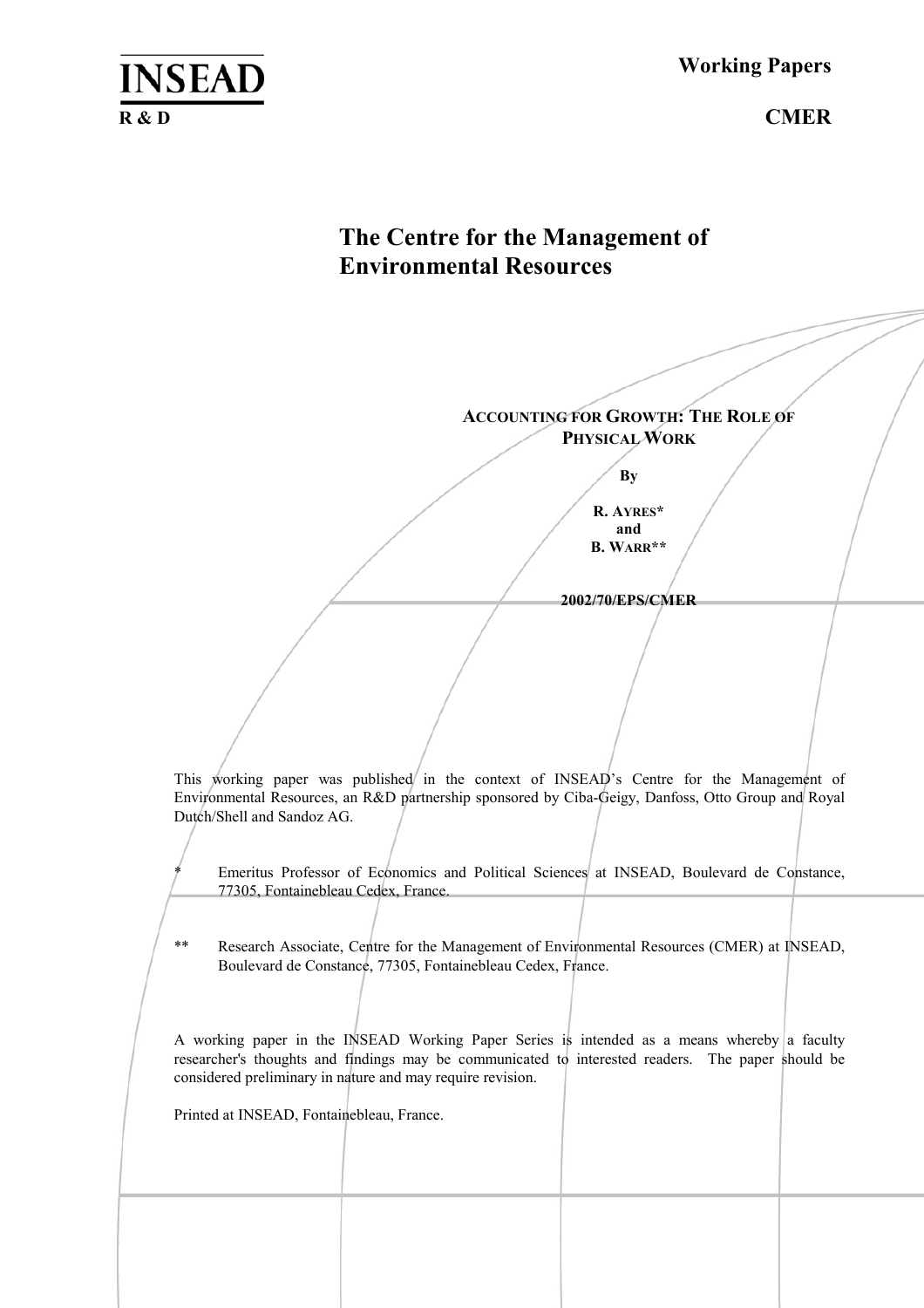## **Authors:**

**Robert U Ayres & Benjamin Warr[1](#page-41-0)** 

## **Postal Address:**

**Center for the Management of Environmental Resources** 

**INSEAD** 

**Fontainebleau, France** 

**Emails:** 

**[robert.ayres@insead.edu,](mailto:robert.ayres@insead.fr)**

**benjamin.warr@insead.edu**

**Tel: 33 (0) 1 60 72 44 56** 

**Fax: 33 (0) 1 60 74 55 64**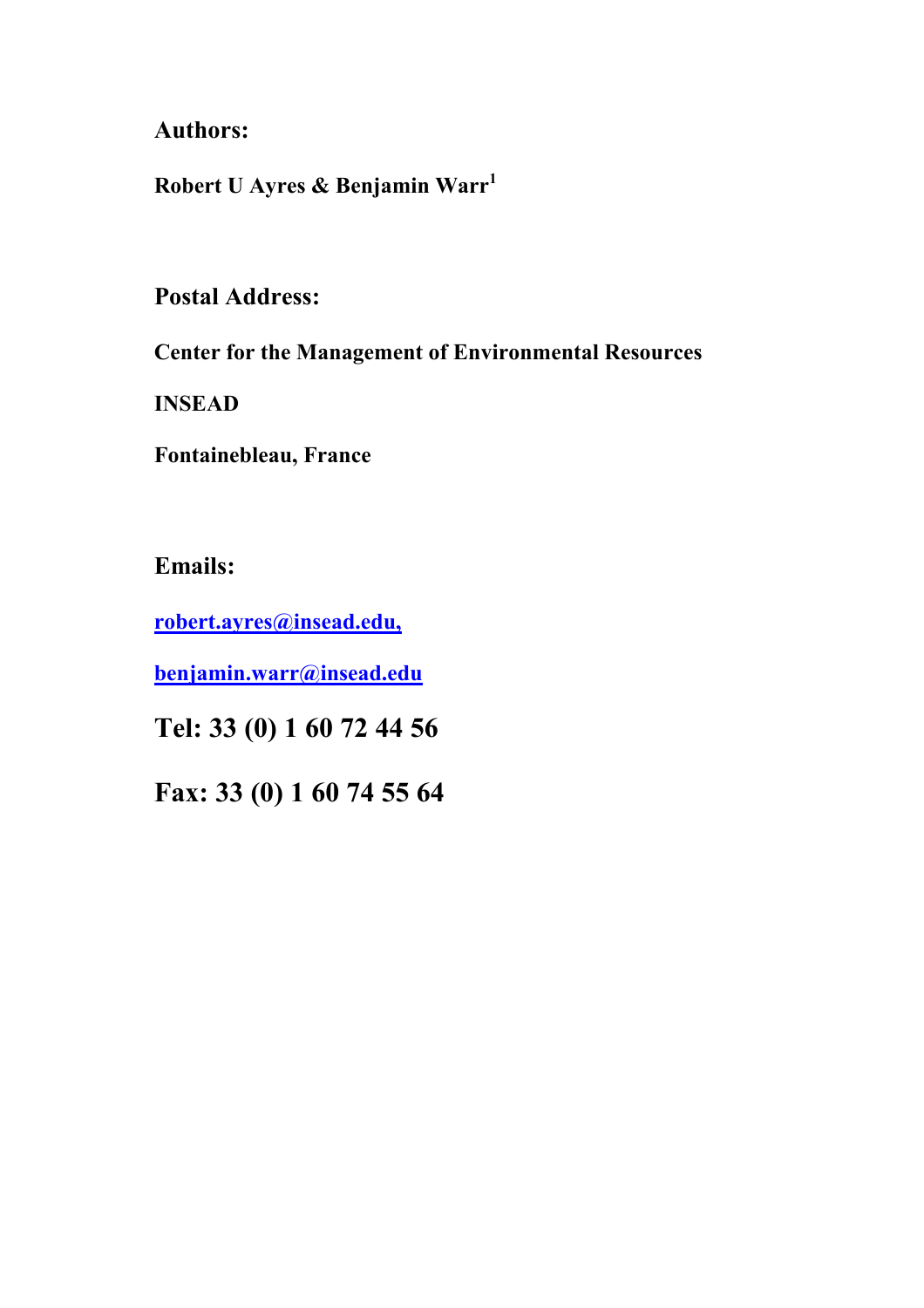# *ACCOUNTING FOR GROWTH: THE ROLE OF PHYSICAL WORK*

#### **Abstract**

It is argued that the consumption of exergy (available useful energy) has been, and still is, an important driver of economic growth. This paper tests several related hypothesis for explaining US economic growth since 1900. We show that if raw exergy inputs are included with capital and labor in a production function, the historical growth trajectory cannot be reproduced without an exogenous `technical progress' multiplier (the Solow residual). However, introducing the sum total of all types of physical work (by animals, prime movers and heat transfer systems) as a factor of production, the actual growth path is reproduced with high accuracy from 1900 until the mid 1970s and with fair accuracy since then. The unexplained residual during this recent period amounts to about 12% of total growth during the recent quarter century. We suspect that applications of information technology are mainly responsible.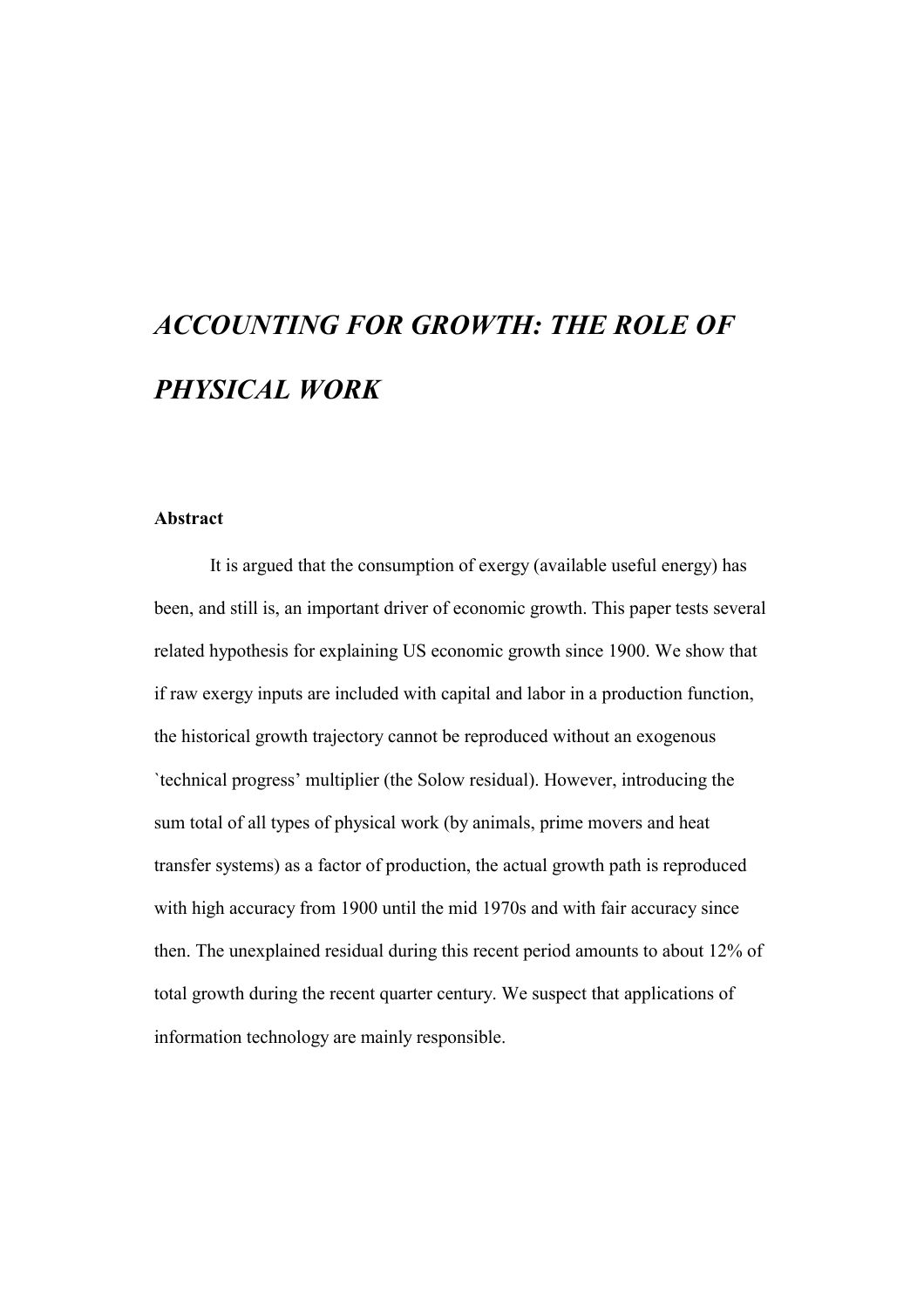#### **Background**

In the 1950s, it was discovered that the growth in capital stock could only account for a small fraction (about one eighth) of the historical growth in economic output per worker [Abramovitz 1952, 1954; Fabricant 1954]. Economic growth theory was subsequently formulated in its current production function form by Robert Solow and Trevor Swan [Solow 1956, 1957; Swan 1956]. The theory assumes that production of goods and services (in monetary terms) can be expressed as a function of capital and labor, but the major contribution to growth had to be attributed to something else, namely `technological progress' or just `technical progress'. Absent any fundamental economic theory of technical progress, or any convincing independent measure of it, technical progress has been treated as an unexplained residual. This is another way of saying that it is an exogenous multiplier, either of labor or capital or of the whole production function (usually taken to be Cobb-Douglas or CES in form).

There is a further assumption that is very important to the original version of the theory: incomes allocated to factor shares are assumed to be proportional to their relative productivities, as predicted by the theory of income allocation in a perfectly competitive market economy. It follows that factor productivities – the marginal increase in output resulting from a marginal increase in the factor input – are assumed to be proportional to income share in the national accounts. A consequence of this set of interlocking assumptions is that the only factors of production that are accommodated by the standard Solow theory of growth are the two factors receiving shares of national income in the national accounts, namely capital and labor. In the accounting system all of the national income is allocated

- 3 -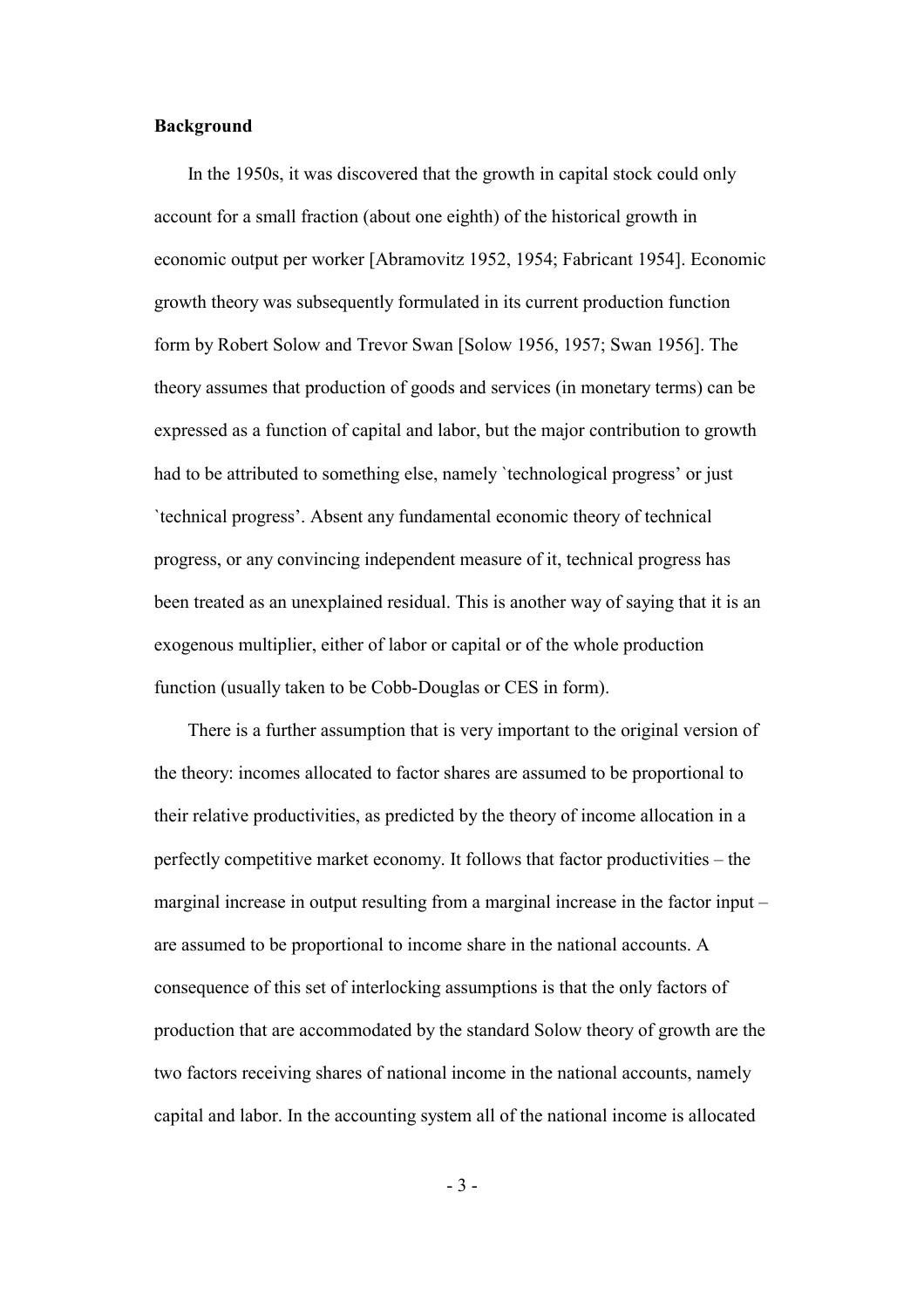either to wages and salaries (i.e. returns to labor) or interest, dividends and rents (i.e. returns to capital). The national accounts do not recognize monetary flows `to' natural resources, and if they did, such flows could only be treated as rents flowing to resource owners.

As it happens, however, the Solow model makes two fundamental predictions that do not correspond to historical experience over the last half century. One prediction is that the rate of growth of an economy will decline as the capital stock grows, due to declining marginal productivity of capital and the need to replace depreciation. The other prediction (known as `convergence') is that poor countries, with smaller capital stocks, will grow faster than rich countries.

The most popular `fix' is to dispense with the notion that capital depreciates. Another way of putting it is to assume that depreciation of physical capital is compensated by another effect, namely increasing returns to advances in knowledge, arising from positive externalities (`spillovers'). This notion, first incorporated in the standard theoretical framework by Romer (1986) has prompted an explosion of so-called `endogenous growth' theories [e.g. Romer 1986, 1987, 1990; Lucas 1988; Grossman & Helpman 1991; Aghion & Howitt 1998]. There is a lot of interest among theorists, at present, in the phenomenon of increasing returns to scale (as exemplified by network systems of all kinds). It is important to emphasize, however, that all of this literature is about models that retain the assumption of growth-in-equilibrium.

Most of the so-called endogenous growth theories are so-called A-K models, where K is generalized capital, defined to include knowledge and skills. The Solow multiplier A in these models is supposed to be a constant, independent of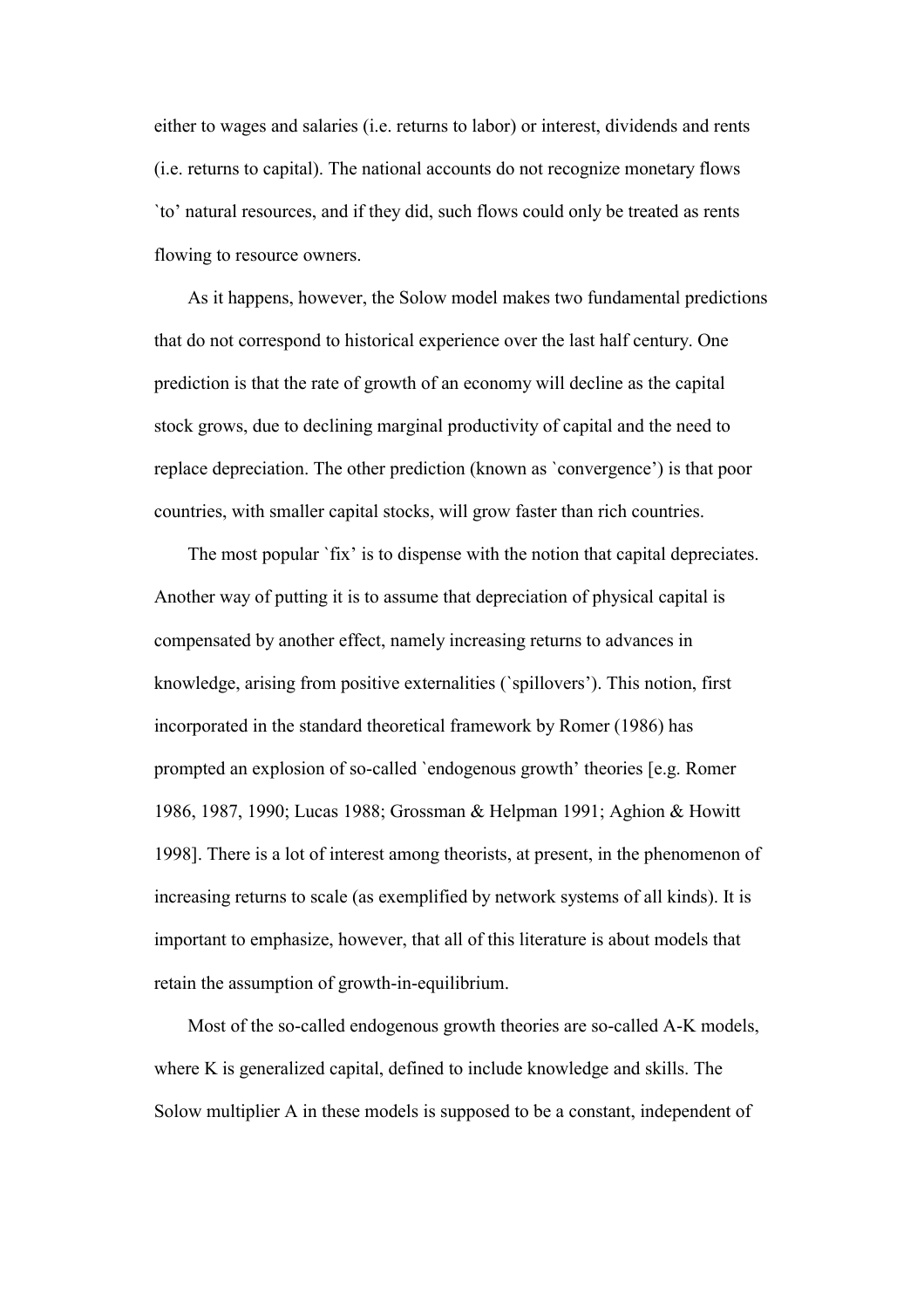time. Labor no longer appears explicitly as a factor. (The new A-K models are essentially throwbacks to the pre-Solow Harrod-Domar growth models [Harrod 1948; Domar 1957]. It is interesting to note that the argument for choosing capital and labor productivities in the Cobb-Douglas production function (on the basis of shares in the national income accounts) no longer applies to the A-K theories.

The major difficulty with the `new' endogenous growth theories is that there is no independent empirical basis for determining what the generalized capital K should be.

#### **The role of natural resources.**

The possible contribution of natural resource inputs to growth (or to technical progress), was not considered seriously by economists until the 1970s (mainly in response to the Club of Rome and "Limits to Growth"), and then only as a constraint [Dasgupta & Heal 1974; Solow 1974; Stiglitz 1974]. It follows that, in more recent applications of the standard theory (as articulated primarily by Solow) resource consumption has been treated as a consequence of growth and not as a factor of production. This simplistic assumption is built into virtually all textbooks and most of the large-scale models used for policy guidance by governments.

An important `engine of growth' since the first industrial revolution has been the continuously declining real price of physical resources, especially energy (and power) delivered at a point of use.<sup>2</sup> The increasing availability of energy from fossil fuels, and power from heat engines, has clearly played a fundamental role in growth. Machines powered by fossil energy have gradually displaced animals,

- 5 -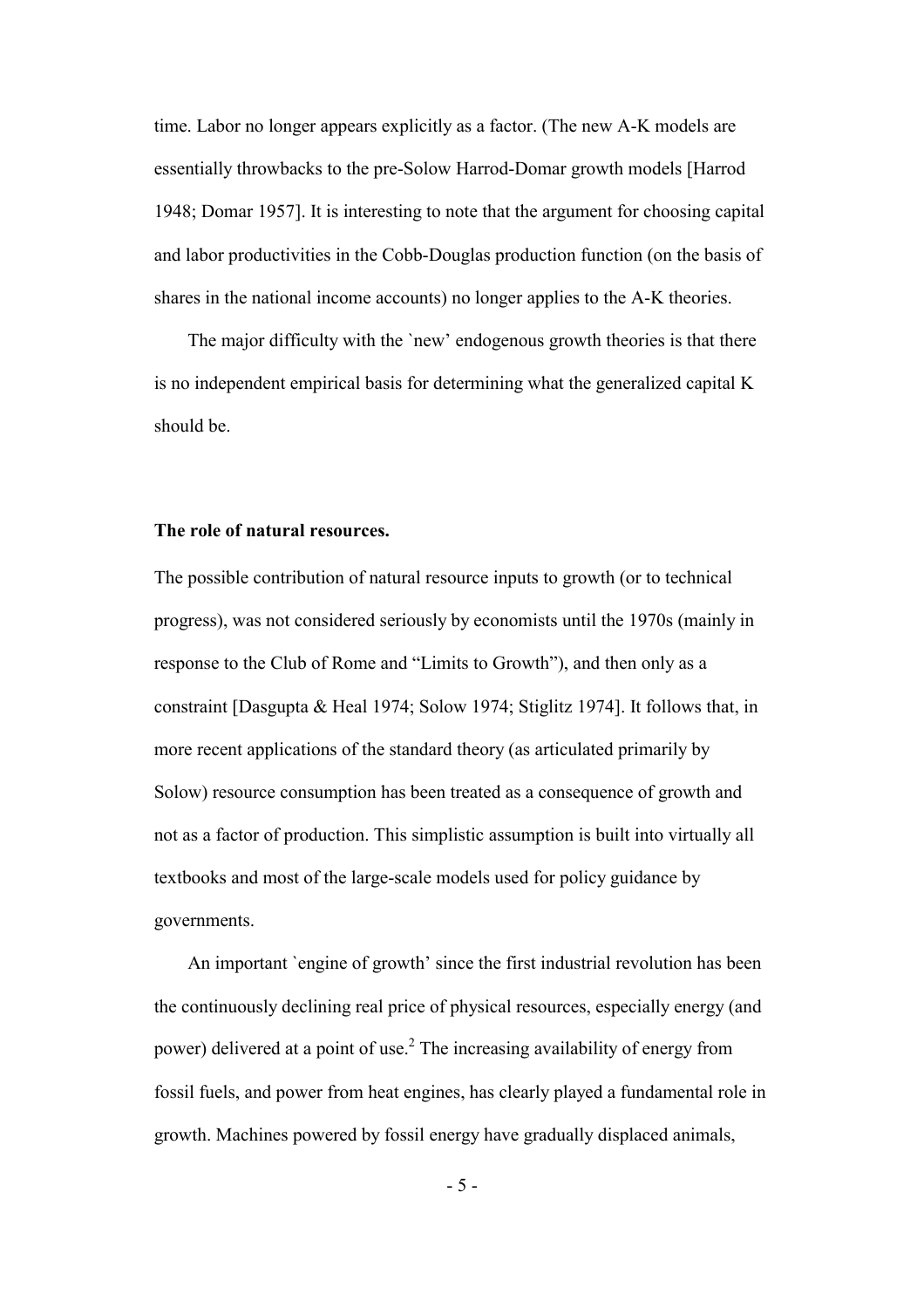wind power, water power and human muscles and thus made human workers vastly more productive than they would otherwise have been.

The term energy as used above, and in most discussions (including the economics literature) is technically incorrect, since energy is conserved and therefore cannot be `used up'. The correct term in this context is *exergy*, which is roughly speaking, `available energy' or `useful energy'.<sup>3</sup> [W](#page-41-2)e use this term hereafter.

The generic exergy-power feedback cycle works as follows: cheaper exergy and power (due to discoveries, economies of scale and experience – or learningby-doing – in exergy conversion) enable tangible goods and intangible services to be produced and delivered at lower cost. This is another way of saying that exergy flows<sup>[4](#page-41-3)</sup> are productive. Lower cost, in competitive markets, translates into lower prices for products and services. Thanks to price elasticity, lower prices encourage higher demand. Since demand for final goods and services necessarily corresponds to the sum of factor payments, most of which go back to labor as wages and salaries, it follows that wages of labor tend to increase as output rises.<sup>[5](#page-41-4)</sup> This, in turn, stimulates the further substitution of fossil exergy and mechanical lower for human (and animal) labor, resulting in further increases in scale, etc. and still lower costs.

Based on both qualitative and quantitative evidence, the existence of the positive feedback cycle sketched above implies that physical resource (exergy) flows have been, and still remain, a major factor of production. Indeed, including a fossil exergy flow proxy in the neoclassical production function seems to account for economic growth quite accurately, at least for limited time periods,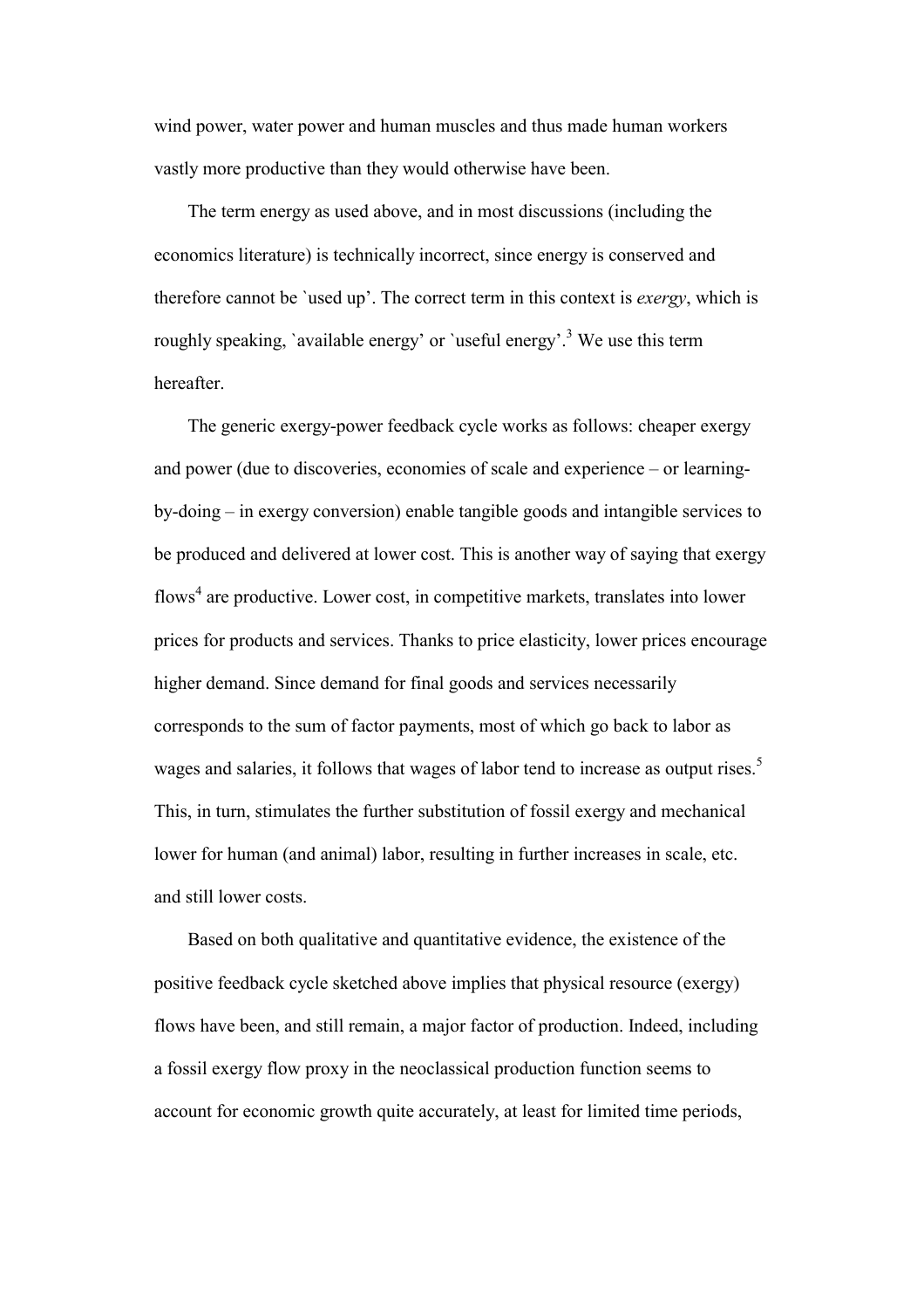without any exogenous time-dependent term [Hannon & Joyce 1981; Kümmel 1982, 1989; Cleveland *et al* 1984; Kümmel *et al* 1985; Kaufmann 1992; Beaudreau 1998; Cleveland *et al* 1998; Kümmel *et al* 2000]. <sup>[6](#page-41-5)</sup>T

It is true that even a high degree of correlation does not necessarily imply causation. In other words, the fact that economic growth tends to be very closely correlated with energy consumption – a fact that is easily demonstrated – does not *a priori* mean that energy consumption is the cause of the growth. Indeed, most economic models assume the opposite: that economic growth is responsible for increasing energy consumption. This automatically guarantees correlation. It is also conceivable that both consumption and growth are simultaneously caused by some third factor. The direction of causality must evidently be determined empirically by other means.<sup>[7](#page-41-6)</sup>

More fundamentally, the question arises: why should capital services be treated as a `factor of production' while the role of energy (exergy) services – not to mention other environmental services – is widely ignored or minimized? The naive answer would seem to be that the two factors should be treated on a par. Yet, among many neoclassical economists, strong doubts remain. It appears that there are two reasons. The first and most important is theoretical: national accounts are set up to reflect payments to labor (wages, salaries) and capital owners (rents, royalties, interest, dividends). In fact, GNP is the sum of all such payments and NNP is the sum of all such payments to individuals.

If labor and capital are the only two factors, neoclassical theory implies that the productivity of a factor of production must be proportional to the share of that factor in the national income. This proposition is quite easy to prove in a

- 7 -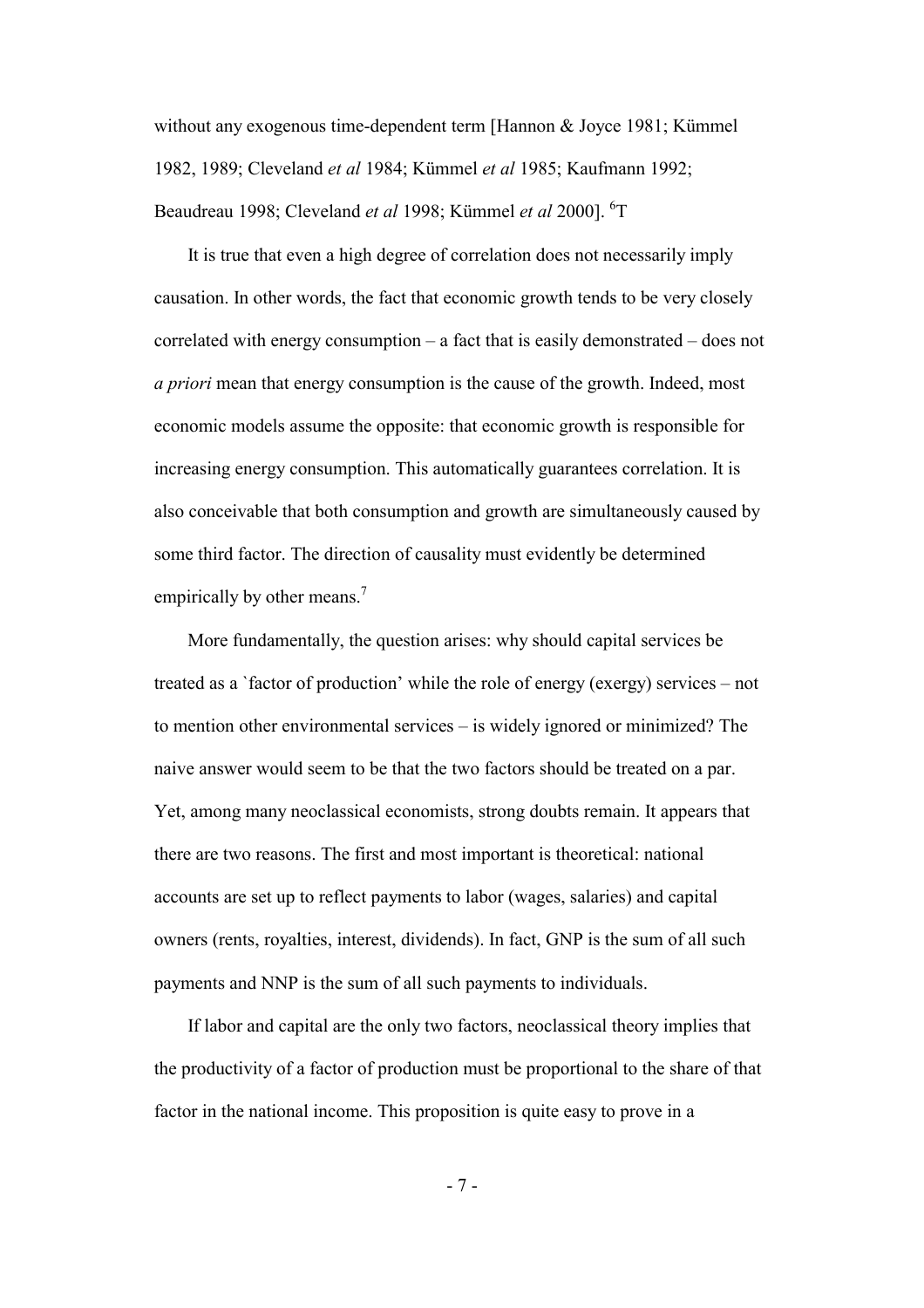hypothetical single sector economy consisting of a large number of producers manufacturing a good using only labor and capital services. (It is also taught in elementary economics texts.) Moreover, the supposed link between factor payments and factor productivities gives the national accounts a fundamental role in production theory. This is intuitively very attractive.

Labor gets the lion's share of payments in the US national accounts, around 70 percent. Capital (defined as interest, dividends, rents and royalties) gets all of the rest. The figures vary slightly from year to year, but they have been relatively stable for the past century or more. Land rents are negligible. Payments for fossil fuels (even in `finished' form, including electric power) altogether amount to only a few percent of the total GDP. It follows, according to the received theory, that energy (exergy) is not a significant factor of production, or that it can be subsumed in capital, and can be safely ignored.

However, there is a major flaw in this argument. Suppose there exists an unpaid factor. We might call the unpaid factor environmental services? Since there are no economic agents (persons or firms) who receive income in exchange for environmental services, there are no payments for such services in the national accounts. Absent such payments, it would seem to follow from the logic of the preceding two paragraphs that environmental services are not scarce or not economically productive. This implication pervades neoclassical economic theory. But it is patently unreasonable.

The importance of environmental services to the production of economic goods and services is very difficult to quantify in monetary terms, but that is a separate issue. Even if such services could be valued very accurately, they still do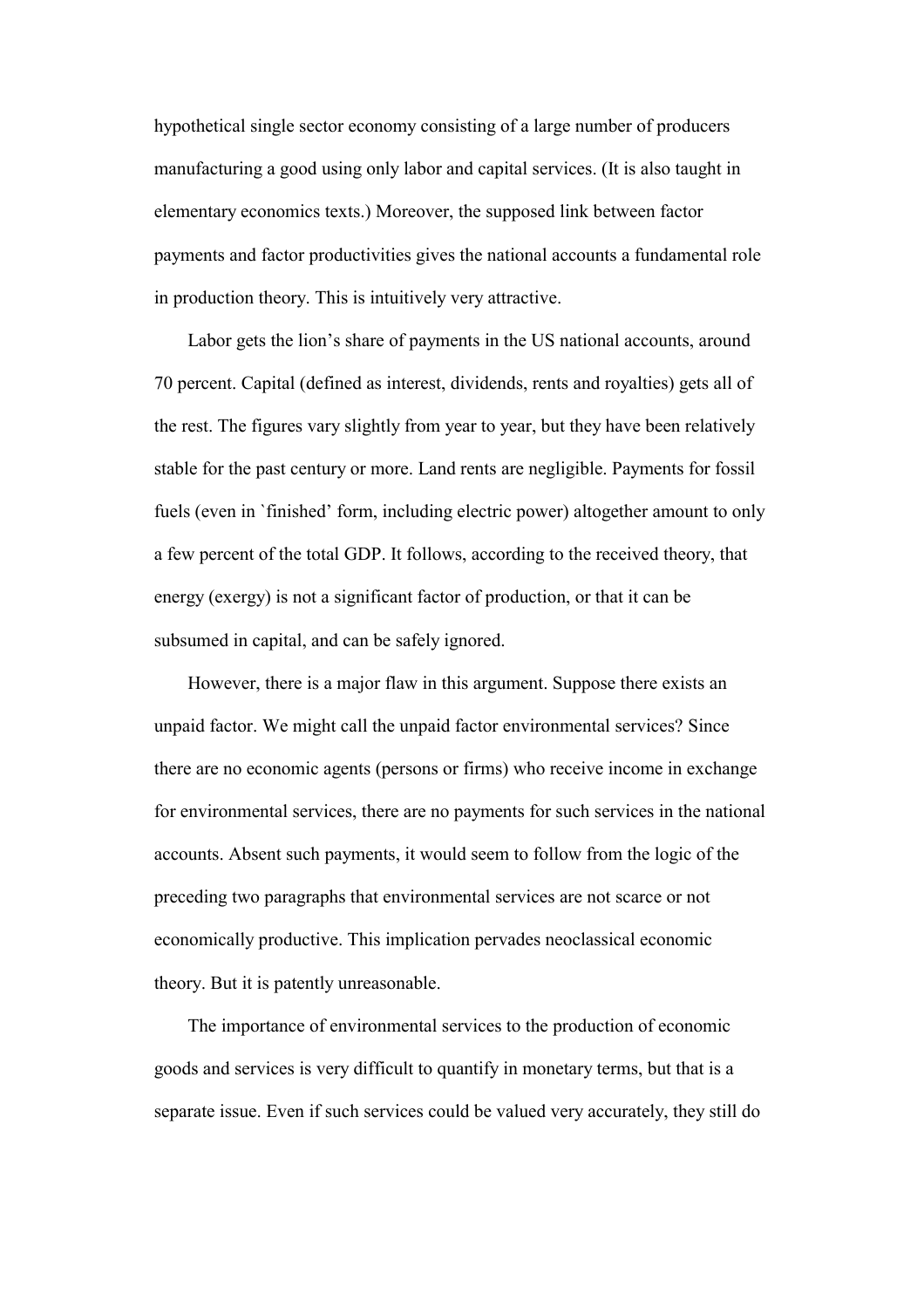not appear directly in the national accounts and the hypothetical producers of economic goods would not have to pay for them, as such.<sup>[8](#page-41-7)</sup> There are some payments in the form of government expenditures for environmental protection, and private contributions to environmental organizations, but these payments return (mainly) to labor. Moreover, given the deteriorating state of the environment, it seems clear that the existing level of payments is considerably too low. By the same token, the destruction of unreplaced environmental capital should be reflected as a deduction from total capital stock for much the same reasons as investment in reproducible capital are regarded as additions to capital stock.

Quite apart from the question of under-pricing, there is an apparent inconsistency between very small factor payments directly attributable to physical resources – especially exergy – and very high correlation between exergy inputs and aggregate economic outputs. This can be traced to an oversimplification in the theory of income allocation. In reality, the economy produces final products from a chain of intermediates, not directly from raw materials or, still less, from labor and capital. In the simple single sector model used to `prove' the relationship between factor productivity and factor payments, this crucial fact is commonly neglected.

Correcting for the omission of intermediates by introducing even a two-sector or three-sector production process, the picture changes completely. In effect, downstream value-added stages act as productivity multipliers. This enables a factor receiving a very small share of the national income directly, to contribute a much larger effective share of the value of aggregate production, i.e. *to be much* 

- 9 -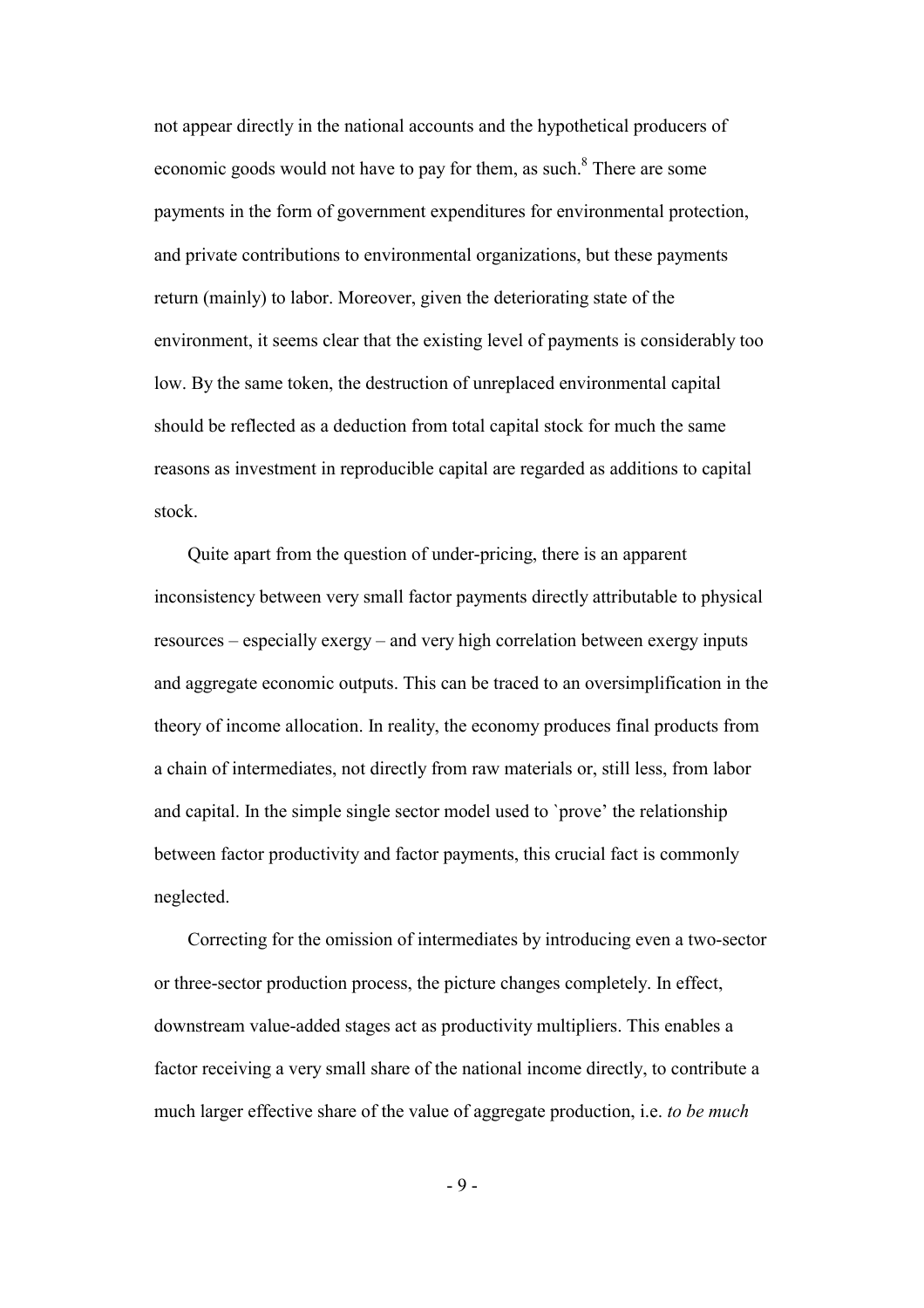*more productive* than its share of overall labor and capital would seem to imply if the simple theory of income allocation were applicable [Ayres 2001].

It is now convenient to postulate relationships of the form:

$$
(1a) \tY = f_E gE
$$

or

(1b) 
$$
Y = gU_E \text{ or } gU_E
$$

where *Y* is GDP, measured in dollars, *E* is a measure of commercial energy (mainly fossil fuels), *B* is a measure of all `raw' physical resource inputs (technically, exergy), including fuels, minerals and agricultural and forest products. Then *f* is the ratio of `useful work' *U* done by the economy as a whole to `raw' exergy input (defined below), and *g* is the ratio of economic output in value terms to work input. All the variables have implicit subscripts *B* or *E*, which we neglect hereafter where the choice is obvious. Since work appears in both numerator and denominator, its definition depends on whether we choose *B* or *E*. (Note that equation (*1 a,b*) is merely a definition of the factors *f, g*. There is no theory or approximation involved)*.*

However we note that the expressions *(1a)* or *(1b)* can be interpreted as a production function in either of two cases. The first possibility is that *E* is a factor of production and the product  $f_E$  g can be approximated by some first order homogeneous function of the three factors: labor *L* , capital *K* and exergy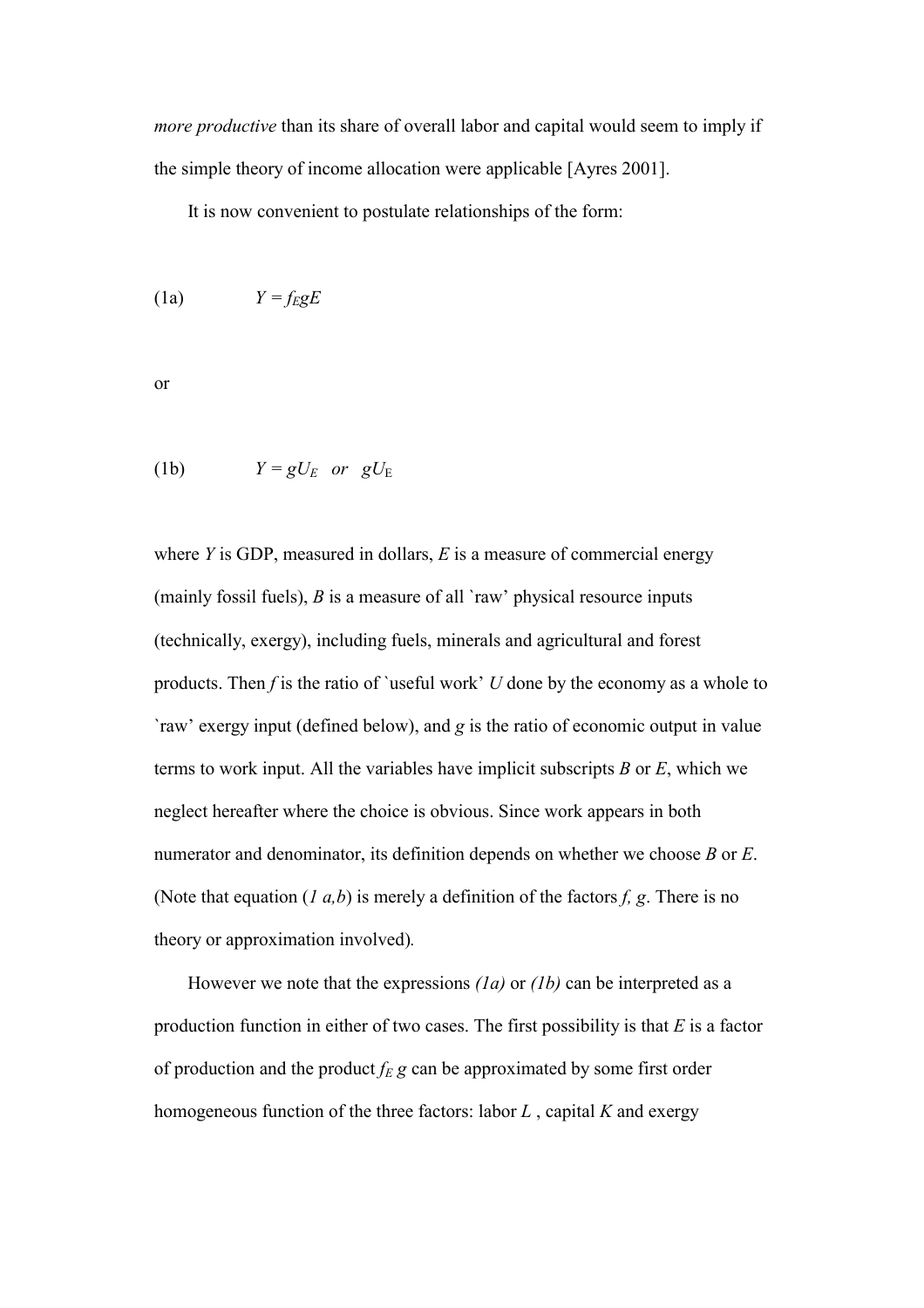consumption *E*. The second possibility is that work *U* is a factor of production (instead of *E*) and the function g can be expressed approximately by some first order homogeneous function of *K, L* and *U*. We test these possibilities empirically hereafter.

The traditional variables capital *K*, and labor *L,* as usually defined for purposes of economic analysis, are plotted in *Figure 1a* from 1900 to 1998, and deflated GDP and a traditional Cobb-Douglas production function of *K,L,E* in *figure 1b.* It is important to note that GDP increases faster than any of the three contributory factors. The need for a time-dependent factor representing technical progress (the Solow residual) is evident. (It is plotted in the figure.)

 The ratio *E/GDP* is the so-called Kuznets curve. It is often observed that, for many industrialized countries, the *E/GDP* (or *E/Y*) ratio appears to have a characteristic inverted `U-shape', at least if *E* is restricted to commercial fuels. (Not to be confused with our variable U). However, when the exergy embodied in firewood is included the supposedly characteristic inverted U-shape is much less pronounced. When non-fuel and mineral resources, especially agricultural phytomass are included, fuel exergy *E* is replaced by total exergy *B*, and the inverted U form is no longer evident. *Figure 2* shows the various exergy inputs, plotted from 1900 to 1998.

*Figure 3* displays three versions of the Kuznets curve. The top curve is the classical version, namely the ratio of commercial (mostly fossil fuel) exergy to GDP. The middle curve is the ratio of all fuels, including firewood, to GDP. The peak is much less pronounced. The third and lowest curve is the ratio of total exergy inputs, including non-fuel exergy, especially agricultural phytomass, to

- 11 -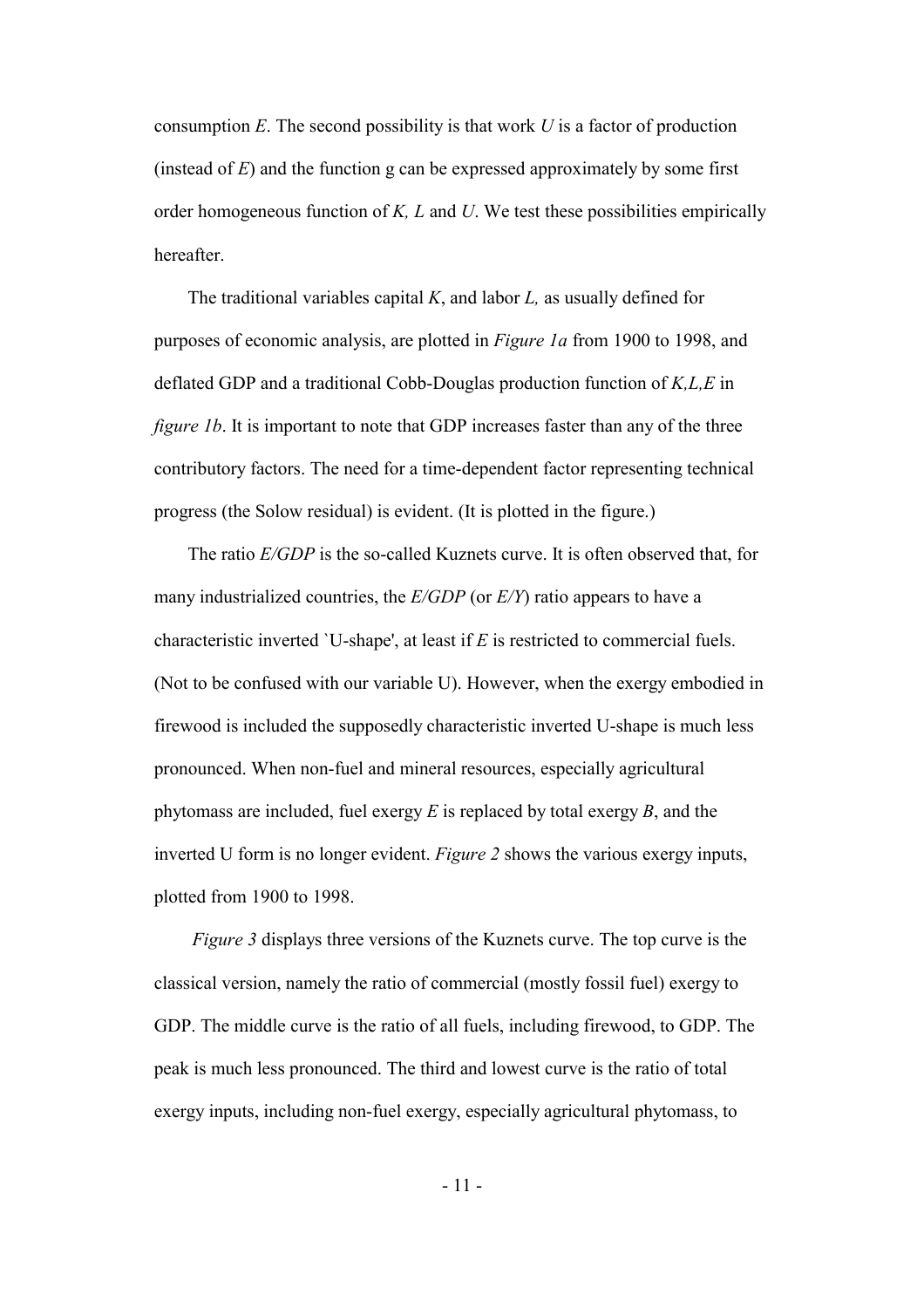GDP. The inverted U in the top curve apparently reflects the substitution of commercial fuels for non-commercial fuels (wood) during early stages of industrialization.

#### **The calculation of physical work.**

As noted earlier, the technical definition of exergy is the maximum work that a system can do as it approaches thermodynamic equilibrium (reversibly) with its surroundings. It is also measured in energy units, and exergy values are very nearly the same as enthalpy (heat values) for ordinary fuels. So, effectively, it is what most people mean when they speak of 'energy', except that exergy is also definable for non-fuel materials. We have done the appropriate calculations in other publications.)

However, technically, exergy is also equal to maximum potential work. For non-engineers, mechanical work can be exemplified in a variety of ways, such as lifting a weight against gravity or compressing a fluid. The term horsepower was introduced in the context of horses pumping water from flooded  $18<sup>th</sup>$  century British mines. A more general definition of work is movement against a potential gradient (or resistance) of some sort. A heat engine is a mechanical device to perform work from heat (though not all work is performed by engines.)

With this in mind, we can subdivide work into three broad categories, namely work done by animal (or human) muscles<sup>[9](#page-41-8)</sup>, work done by heat engines (i.e. *mechanical* work) and work done in other ways (e.g. thermal or chemical work). Mechanical work can be further subdivided into work done to generate electric power and work done to provide motive power (e.g. to drive motor vehicles.) The power sources are so-called *`prime movers'*, including all kinds of internal and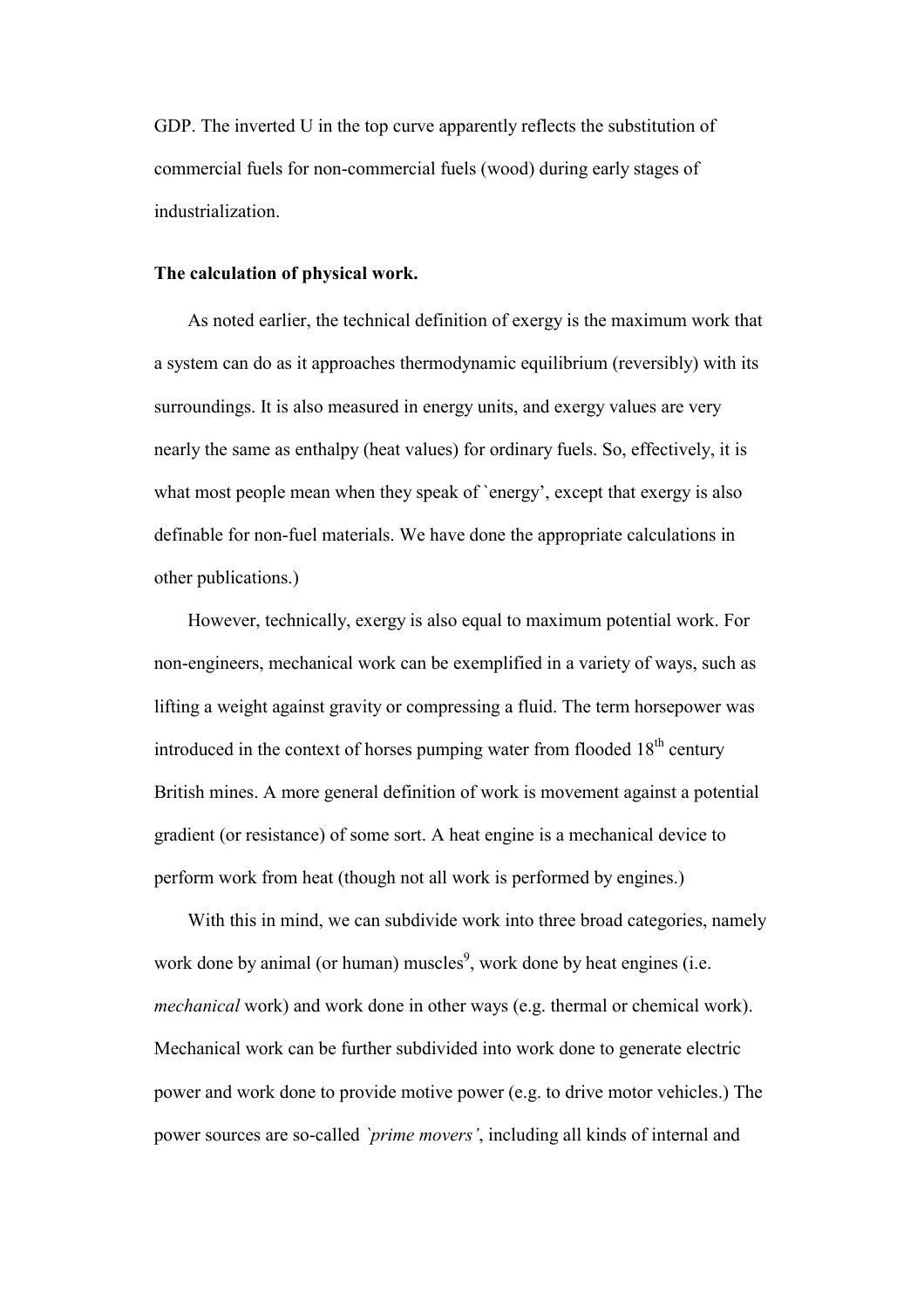external combustion engines, from steam turbines to jet engines. So called `renewables`, including hydraulic, nuclear, wind and solar power sources for electric power generation are conventionally included. However electric motors are *not* prime movers, because electricity is generated by some other prime mover, usually a steam or gas turbine.

Chemical work is exemplified by the reduction of metal ores to obtain the pure metal, or indeed any endothermic chemical process. Thermal work is exemplified by the transfer of heat from its point of origin (e.g. a furnace) to its point of use, via a heat exchanger. Electricity can be thought of as `pure' work, since it can be reconverted back into mechanical work or thermal work with almost no loss.

To measure the work done *U*, by the economy in practice, it is helpful to classify fuels by use. The first category is fuel used by prime movers to do mechanical work. This consists of fuel used by electric power generation equipment and fuel used by mobile power sources such as motor vehicles, aircraft and so on. As regards mobile power sources, we define efficiency in terms of the whole vehicle, not just the engine itself. Thus the efficiency of an automobile is the ratio of work done by the wheels on the road to the total potential work (exergy content) of the fuel. Data are available on fuel consumed by electric power generating plants (known as the `heat rate') but the work done is measured directly as kilowatt hours of electric power produced.

The second broad category is fuel used to generate heat *as such*, either for industry (process heat to do chemical work) or space heat and domestic uses such as washing and cooking. Lighting can be thought of as a special case.

- 13 -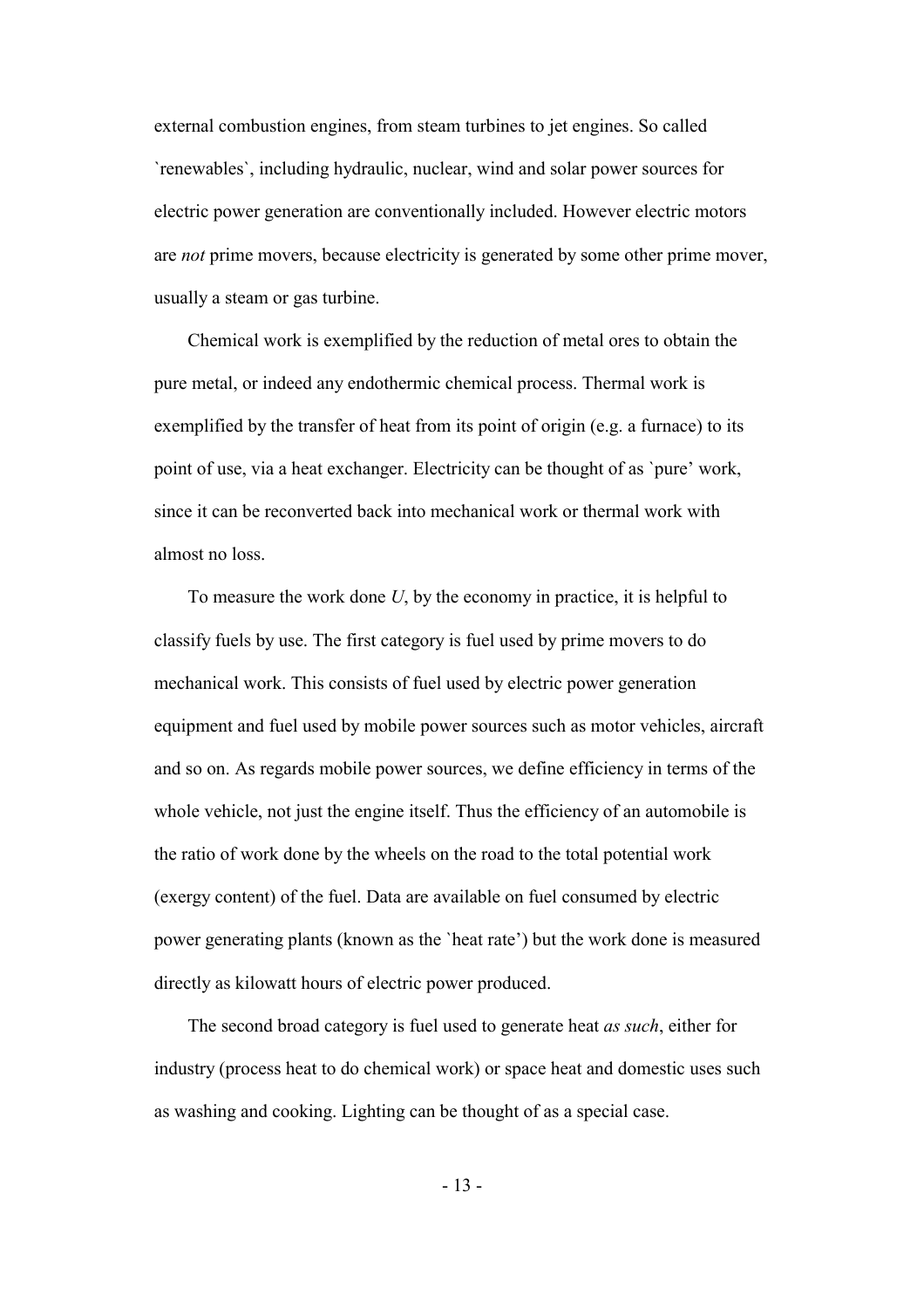So far we have only considered exergy inputs. The inputs for animal work are, of course, feedstuffs. Horses and mules, which accounted for most animal work on US farms and urban transport, have not changed significantly since then. The efficiency with which animals convert feed energy to work is generally reckoned at about 4% (i.e. one unit of work requires 25 units of feed).

The agricultural products that are converted into human food contribute to the economy in the same way as other industrial materials (muscle work by humans is quantitatively negligible). The conversion efficiency for North Americ c.1995 has been estimated as 5.5% (Wirsenius 2000). It is unlikely to be increasing.

Clearly, the efficiency of heat engines, domestic and commercial heating systems and industrial thermal processes has changed significantly over the past 100 years. We have plotted these increasing conversion efficiencies, from 1900 to 1998 in *Figure 4*. (Detailed derivations of these curves can be found in another publication [Ayres et al 2001]). Work by horses and mules (mostly on farms) has also been estimated directly. Other types of work can be estimated from fuel inputs, multiplied by conversion efficiencies, over time, shown in *Figure 5*. Evidently animal work was still significant in 1900 but mechanical and electrical work have since become far more important. Electrification has been perhaps the single most important source of work and (as will be seen later) driver of growth.

 Electrical work need not be computed from fuel inputs, since it is measured directly in kilowatt-hours (kwh) generated. The fuel required to generate a kilowatt-hour of electric power has decreased by a factor of nine during the past century. On the other hand, the consumption of electricity in the US has increased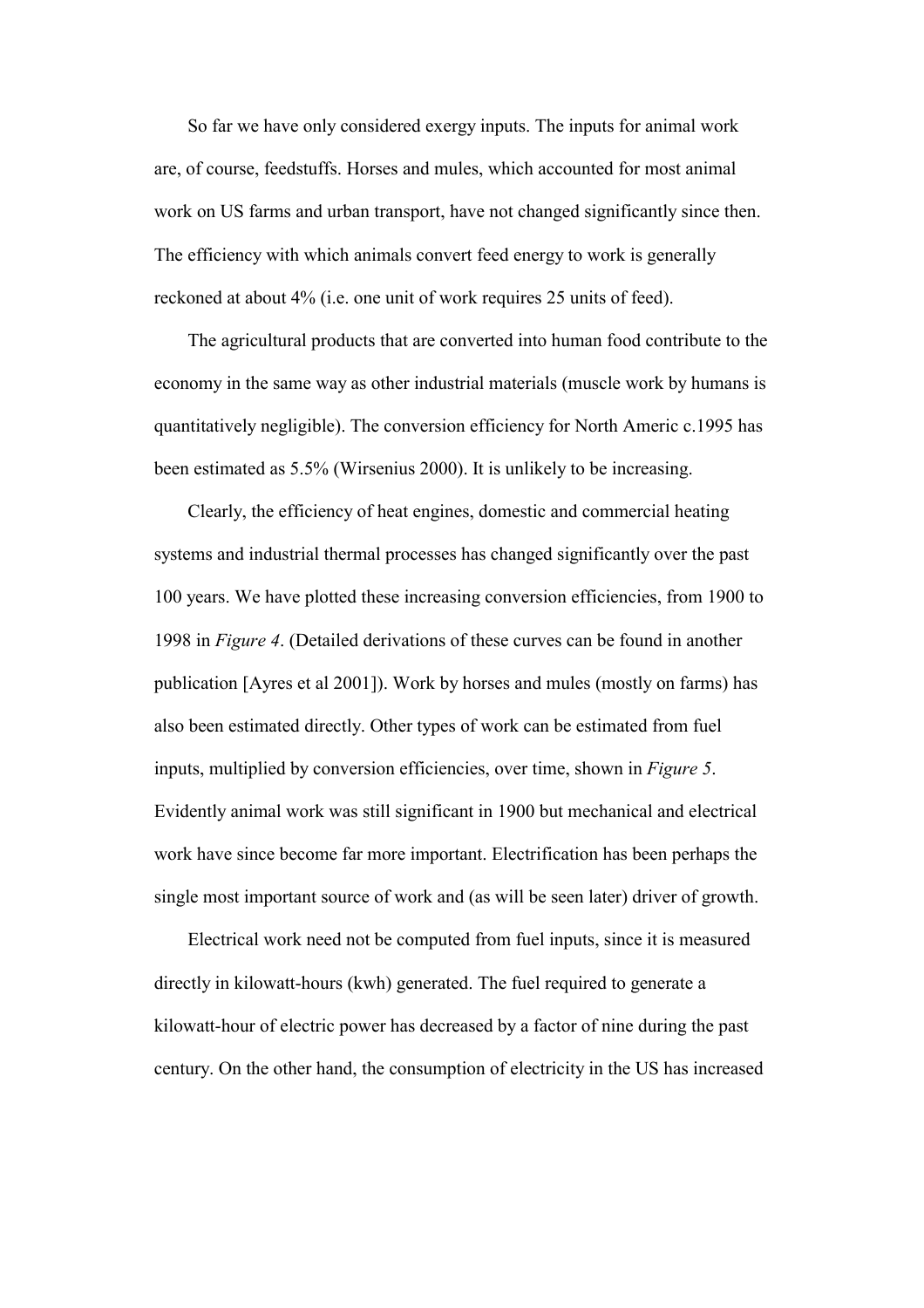over the same period by a factor of more than 1300, as shown in *Figure 6*. (This exemplifies the positive feedback economic `growth engine' discussed earlier.)

 Effectively there are two definitions of work to be considered hereafter, namely

$$
2a \t U_B = f_B B
$$

$$
2b \t U_E = f_E E
$$

The ratios *f* are, effectively, composite conversion efficiencies. The former takes into account animal work and agricultural products, including animal feed. The latter neglects animal work and agricultural production. These two efficiency trends are plotted from 1900 to 1998 in *Figure 7.* Evidently if the trend in *f* is fairly steadily upward throughout a long period (such as a century) it would seem reasonably safe to project this trend curve into the future for some decades. The trends in physical work together with the ratio of physical work to deflated GDP are shown in *Figure 8*. The total quantity of physical work inputs into the economy rise steadily over the entire period and are likely to continue increasing at a similar rate, however the slope of the ratio of work input to GDP changes dramatically around 1970. Prior to this date the GDP output per unit of work input was decreasing. After this date the trend is reversed.

#### **Eliminating the Solow residual**

There are two important conditions to be satisfied for either version of (1) to be a production function. One of them is the Euler condition for constant returns to scale, which means that *Y* must be a homogeneous first order function of the

- 15 -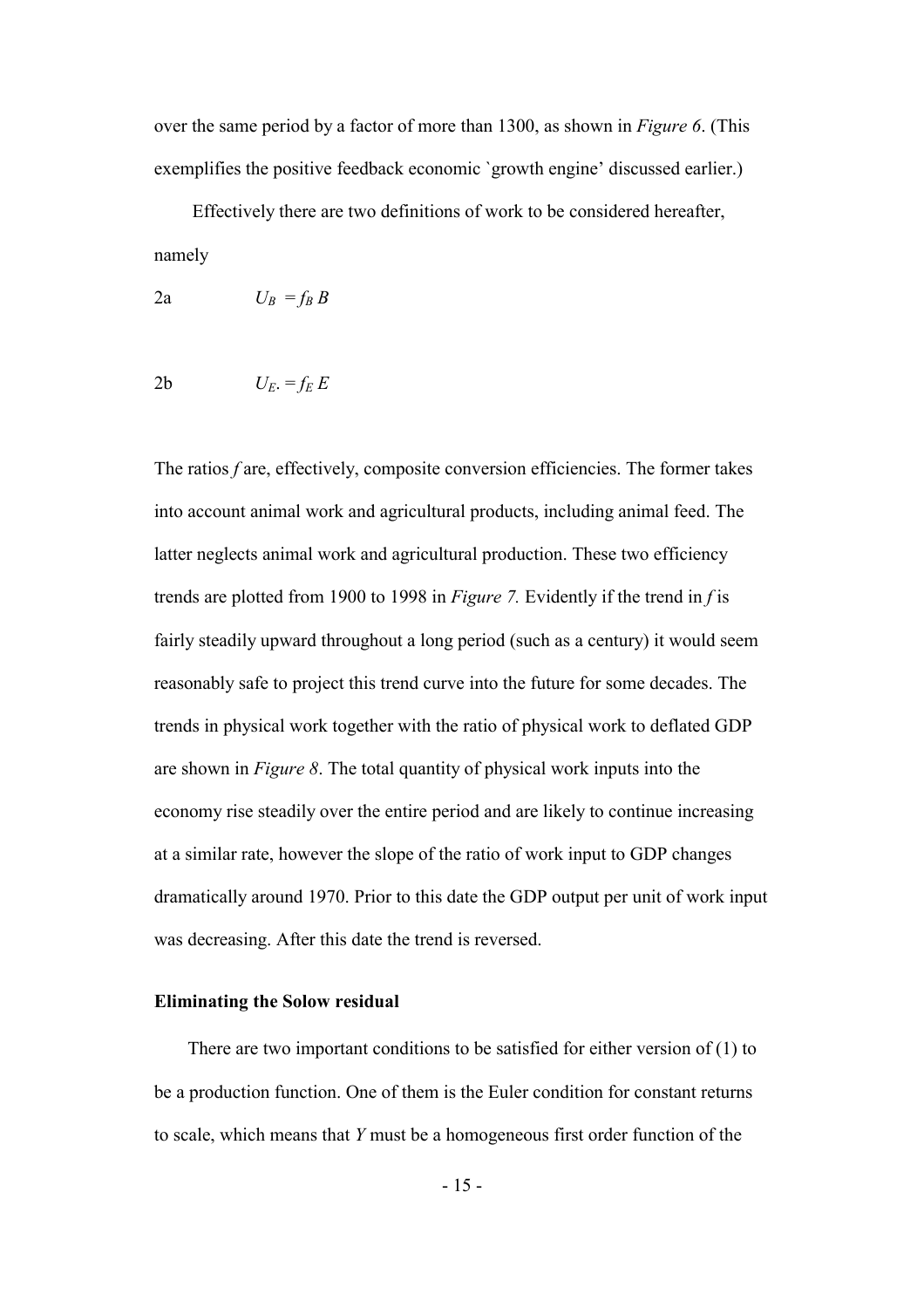three independent variables. It follows that the product *fg* must a homogeneous zeroth order function of the same three production factors. The other condition is that the marginal productivities of the three factors be non-negative, at least over a long-term average. (The marginal productivities, logarithmic derivatives of output with respect to each of the factors, need not be constant in time. In fact there is no theoretical reason why marginal productivities should be constant.)

It is already evident from *Figure 1* that the Cobb-Douglas function cannot explain economic growth since 1900. Actually, the constant returns (Euler) condition rules out any function of *K, L, E* or *K, L, B*, since a homogeneous first order function cannot increase faster than all of its arguments.

However, there are other functional forms combining the factors *K, L, E (orB)* that do permit variable marginal productivities and thus provide better fits than Cobb-Douglas, at least over moderate periods. It happens that a suitable functional form (the so-called LINEX function) has been suggested by Kümmel [Kümmel 1982; Kümmel et al 1985], namely

(4) 
$$
Y = A E \exp\{aL/E - b(E+L)/K\}
$$

where A is a multiplier that should (in principle) be independent of time. It can be verified without difficulty that this function satisfies the Euler condition for constant returns to scale. It can also be shown that the requirement of nonnegative marginal productivities can be met.

The three factor productivities are as follows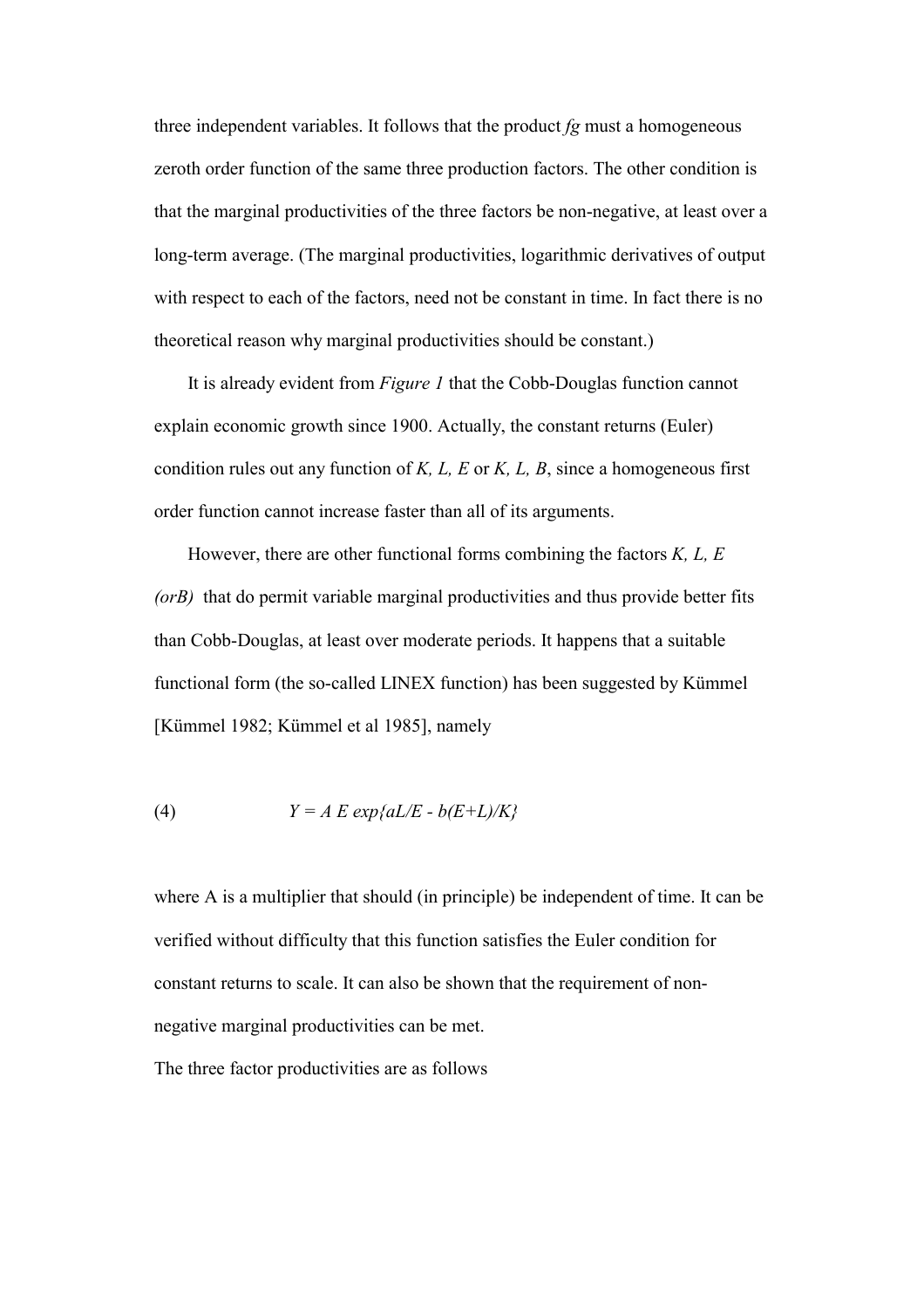(5a) 
$$
\delta \ln Y/\delta \ln K = (\delta Y/\delta K)(K/Y) = b(L/K) \geq 0
$$

(5b 
$$
\delta \ln Y/\delta \ln L = (\delta Y/\delta L)(L/Y) = a(L/E) - b(L/K) \ge 0
$$

(5c) 
$$
\delta \ln Y/\delta \ln E = (\delta Y/\delta E)(E/Y) = 1 - a(L/E) - b(E/K) \ge 0
$$

It follows from logarithmic differentiation that the requirement of non-negativity is equivalent to the following three inequalities:

$$
(6a) \t\t b > 0
$$

$$
(6b) \t aK > bE
$$

$$
(6c) \t\t l > a(L/E) + b(E/K)
$$

The variable *E* in the above expressions can, of course be replaced by *B,* without affecting the results. The first condition (6a) is trivial. However the second and third conditions are not automatically satisfied for all possible values of the variables. It is therefore necessary to do the fitting by constrained non-linear optimization. The statistical procedures and quality measures are discussed in the Appendix.

We now consider four cases, plotted together in *Figure 9* .The two lower curves show the best possible LINEX fits to historical GDP growth, starting at 1900, with fuel exergy *E* and total exergy *B* as factors of production. These two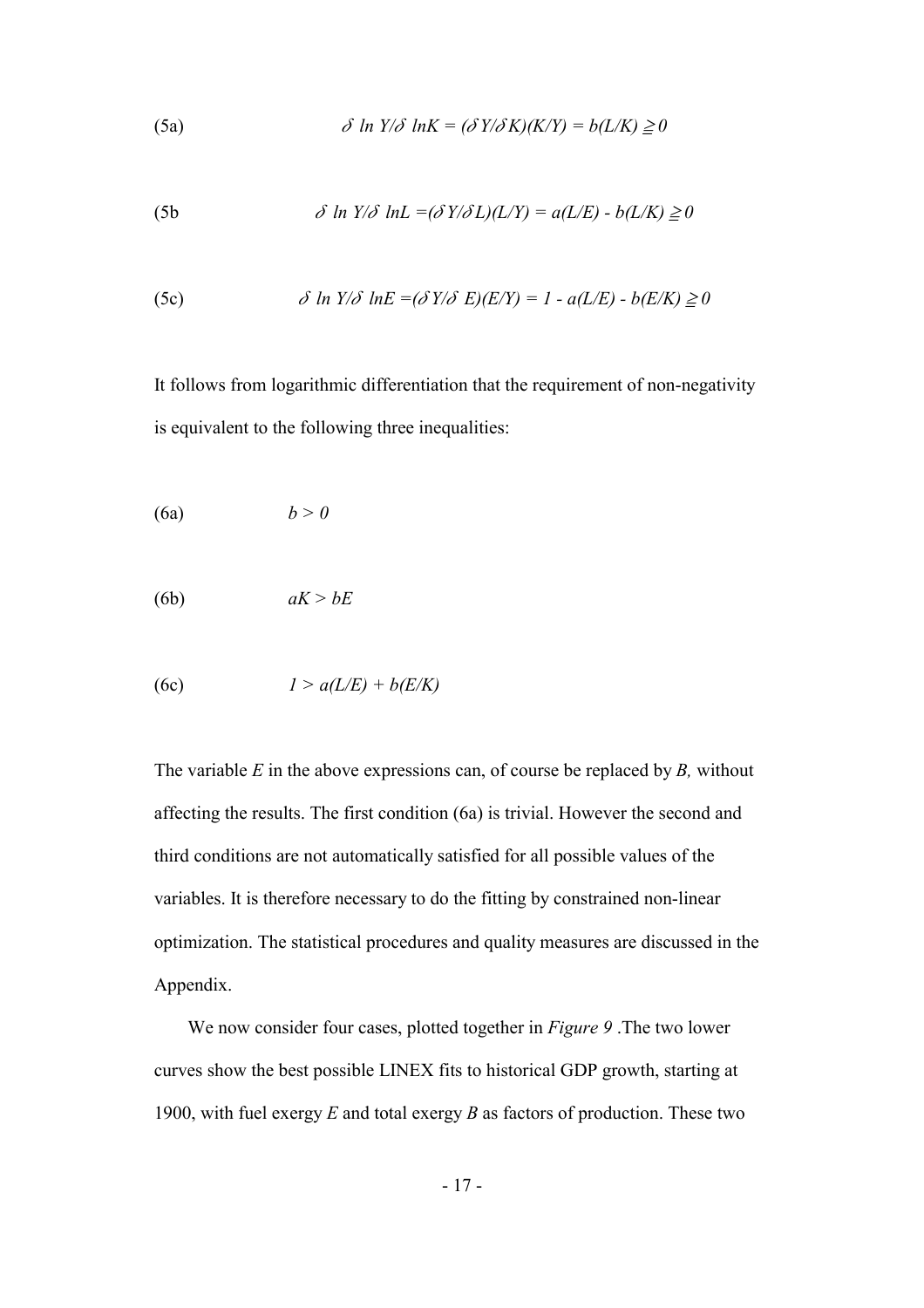fits are obviously unsatisfactory, albeit very slightly better than the Cobb Douglas fits (not shown), meaning that economic growth is not adequately explained by including exergy in the production function (contrary to our starting hypothesis). The unexplained residual remains quite large. An exogenous technical progress term (Solow residual) is needed in either case.

The two upper curves in *Figure 9* show the LINEX fit, where we have replaced *E* with work  $U_F$  and *B* by  $U_B$  respectively as factors of production. For the third case, we consider physical work from commercial energy sources  $U_E$ (excluding animal work) as a factor. The last case  $U_B$ , derived from all exergy inputs *B* includes animal work and also the corresponding agricultural phytomass (the source of animal feed.) The best fit, by far, is the final one. The unexplained residual has essentially disappeared, prior to 1980 and remains small thereafter. In short, `technical progress' as defined by the Solow residual is almost entirely explained by historical improvements in exergy conversion (to physical work), as summarized in *Figure 4*, at least until recent times. The remaining unexplained residual, amounting to roughly 12% of recent economic growth, is shown in *Figure 10.*

The marginal productivities of the factors can be calculated directly from equations (5), for all four cases; however since the first two cases do not yield good fits, the results are not particularly useful. The three marginal productivities for each of the last two cases are plotted in *Figures 11, 12*, respectively. The marginal productivity trends for capital and work, in both cases show a very slight directional change between 1970 and 1980. The marginal productivity of capital has started to increase whereas the marginal productivity of physical work –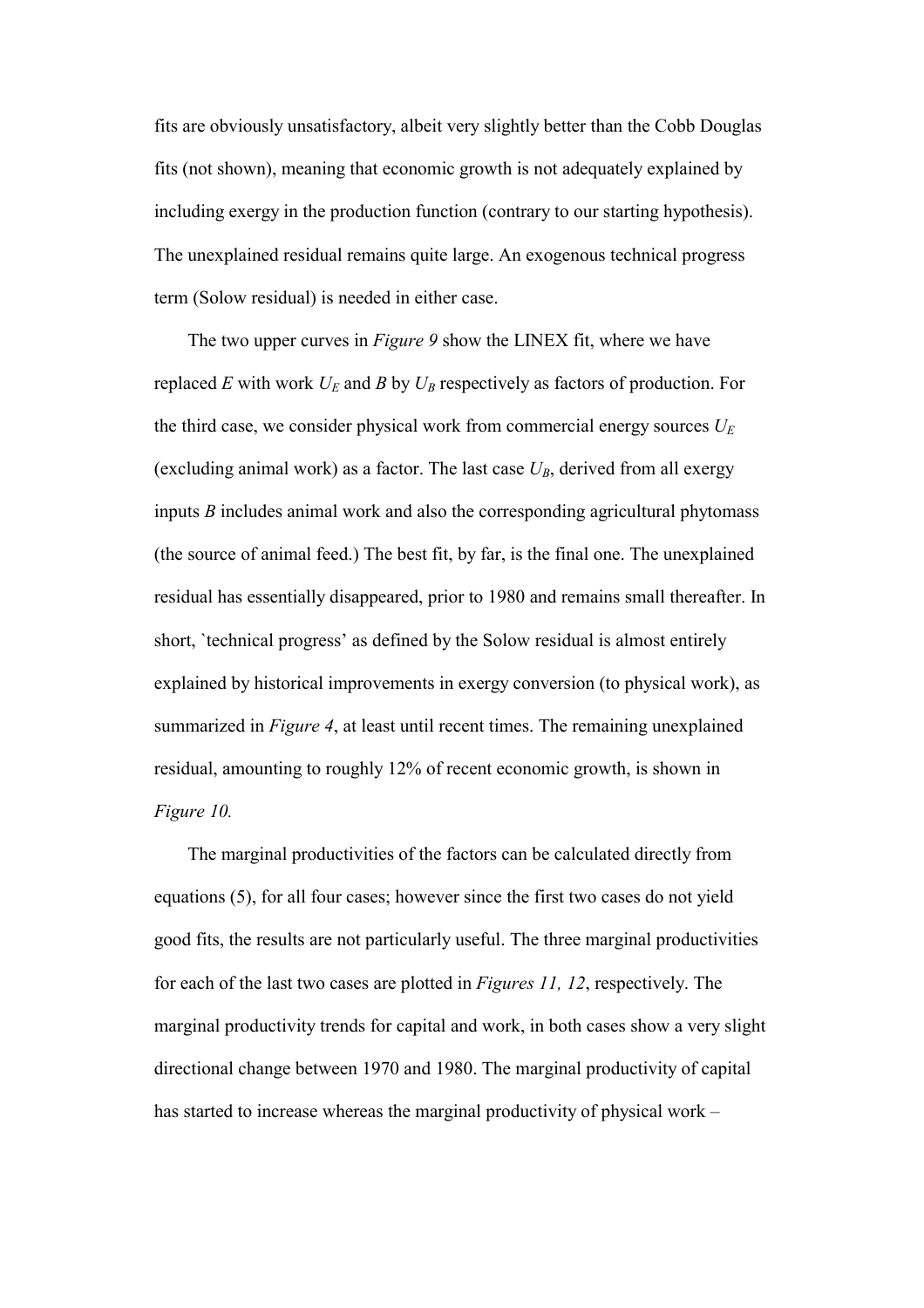resulting from increases in the efficiency of energy conversion – has declined slightly. This shift roughly coincides with the two so-called oil crises, and may well have been triggered by the spike in energy (exergy) prices that occurred at that time.

The shift can be interpreted as a structural change in the economy, and more precisely, a change in the locus of technological progress from energy conversion efficiency towards systems optimization. For instance, the CAFE standards for automobile fuel economy, introduced in the late 1970s, forced motor vehicle manufacturers to redesign their vehicles so as to double the vehicle miles obtained from a unit of motor fuel in the US between 1970 and 1989. This was achieved mainly by weight reduction and improvements in aerodynamics and tires. Comparable improvements have been achieved in air travel, rail freight and in many manufacturing sectors.

#### **Towards an endogenous growth model**

In the `standard' model a forecast of GDP requires a forecast of labor *L*, capital stock *K* and the Solow multiplier – multifactor productivity or technical progress -- *A(t)*. Based on the results described above, the technical progress term can be decomposed into contributions from improved exergy conversion-to- (primary) work efficiency and `other'.

The year 1972 marked a distinct 'turning point' in the economic history of the US. Prior to that year the marginal increase per unit of primary work input was generally falling; a kind of saturation phenomenon. After 1972, the trend was reversed. *Figure 8* expresses this behaviour in terms of primary work /  $GDP<sup>10</sup>$  $GDP<sup>10</sup>$  $GDP<sup>10</sup>$ 

- 19 -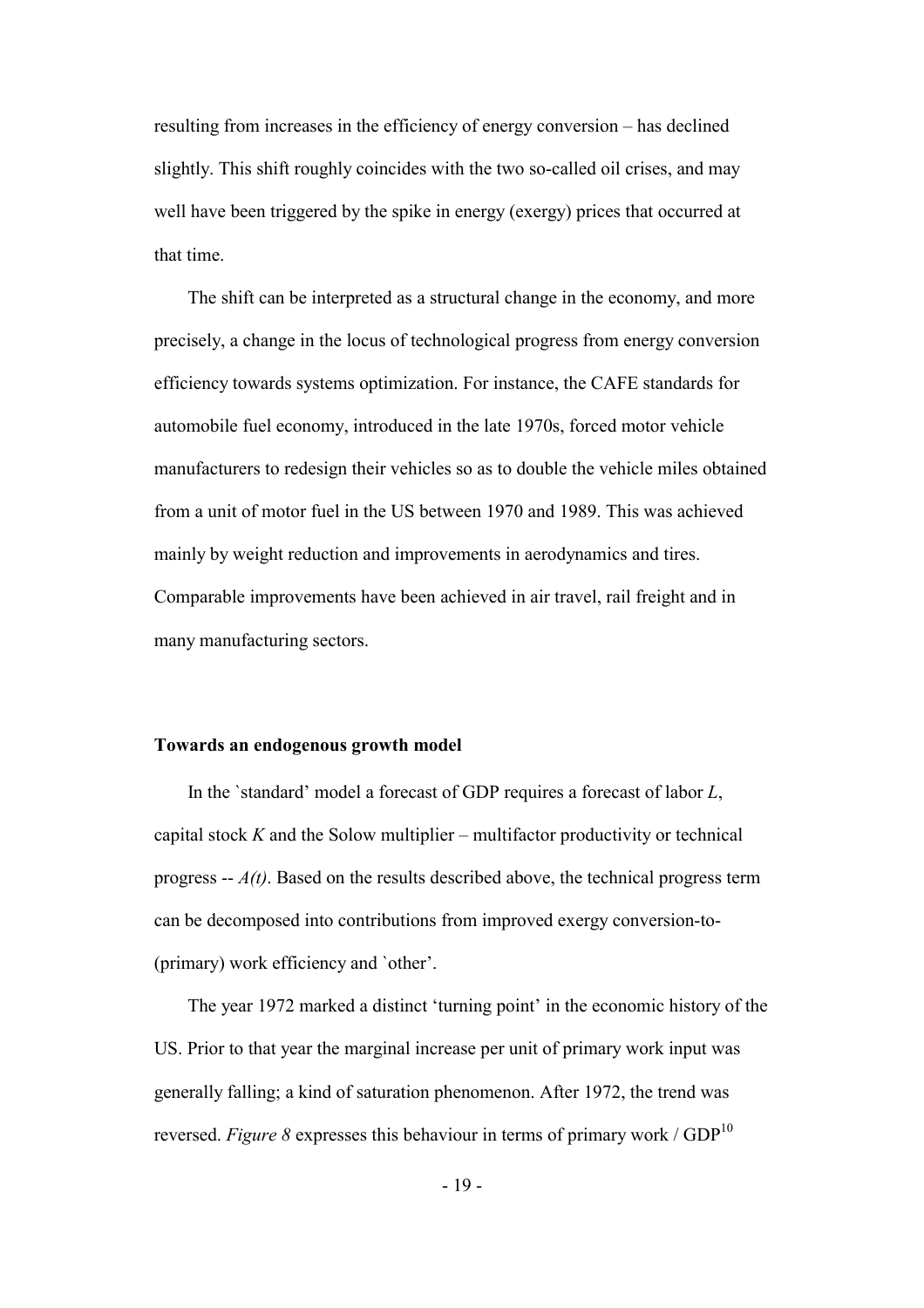Evidently growth of GDP since 1972 has slightly outstripped growth of the three input factors, capital, labor and physical work. An additional source of value added is involved. The obvious candidate for this additional value creation is information technology (IT). However, in the spirit of some endogenous growth theories, it would be possible to interpret this additional productivity to some qualitative improvement in either capital or labor.

Clearly primary physical work is still by far the dominant driver of growth. However, this does not mean that human labor or capital are unimportant. The three factors are not really independent of each other. Increasing exergy conversion efficiency requires investments of capital and labor, while the creation of capital is highly dependent on the productivity of physical work.

It is tempting to argue that the observed shift starting in the 1970s reflects the influence of information technology. Certainly large scale systems optimization depends very strongly on large data bases and information processing capability. The airline reservation systems now in use have achieved significant operational economies and productivity gains for airlines by increasing capacity utilization. Manufacturing firms have achieved comparable gains through computerized integration of different functions.

One of the more important implications of the foregoing is that some of the most dramatic and visible technological changes of the past century have not contributed significantly to overall economic growth. An example in point is medical progress. While infant mortality has declined dramatically and life expectancy has increased very significantly since 1900, it its hard to see any direct impact on economic growth, at least up to the 1970s. Greater life expectancy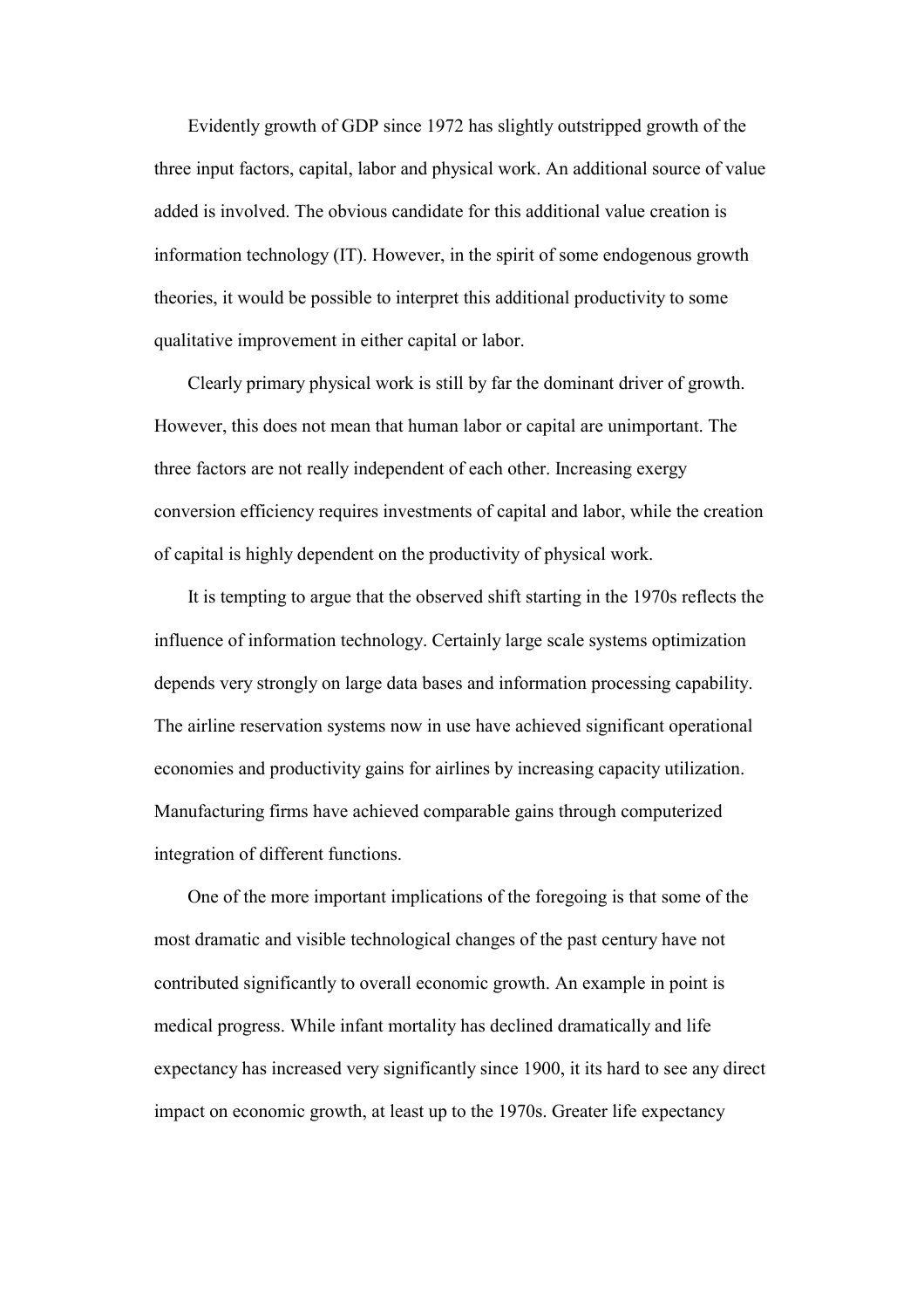added little to labor productivity. The gain has been primarily in quality of life, not quantity of output. However, it is possible that some of the GDP gains since 1970 can be attributed to increased expenditure on health services.

Changes in telecommunications technology since 1900 may constitute another example. New service industries, like moving pictures, radio and TV have been created, but if the net result is new forms of entertainment, the gains in employment and output may have come largely at the expense of earlier forms of public news and entertainment, such as the print media, live theater, circuses and vaudeville. While the changes have been spectacular, as measured in terms of information transmitted, the productivity gains may not have been especially large, at least until recently. Again, the net impact may have been primarily on quality of life.

In any case, since economic growth for the past century, at least up to 1980, can be explained with considerable accuracy by three factors,  $K, L, U_B$  it is not unreasonable to expect that future growth for some time to come will be explained quite well by these variables, plus a growing contribution from IT. From a longterm sustainability viewpoint, this conclusion carries a powerful implication. If economic growth is to continue without proportional increases in fossil fuel consumption, it is vitally important to exploit new ways of generating value added without doing more work. But it is also essential to develop ways of reducing fossil fuel exergy inputs per unit of physical work output. In other words, energy (exergy) conservation is the main key to long term environmental sustainability.

 $-21 -$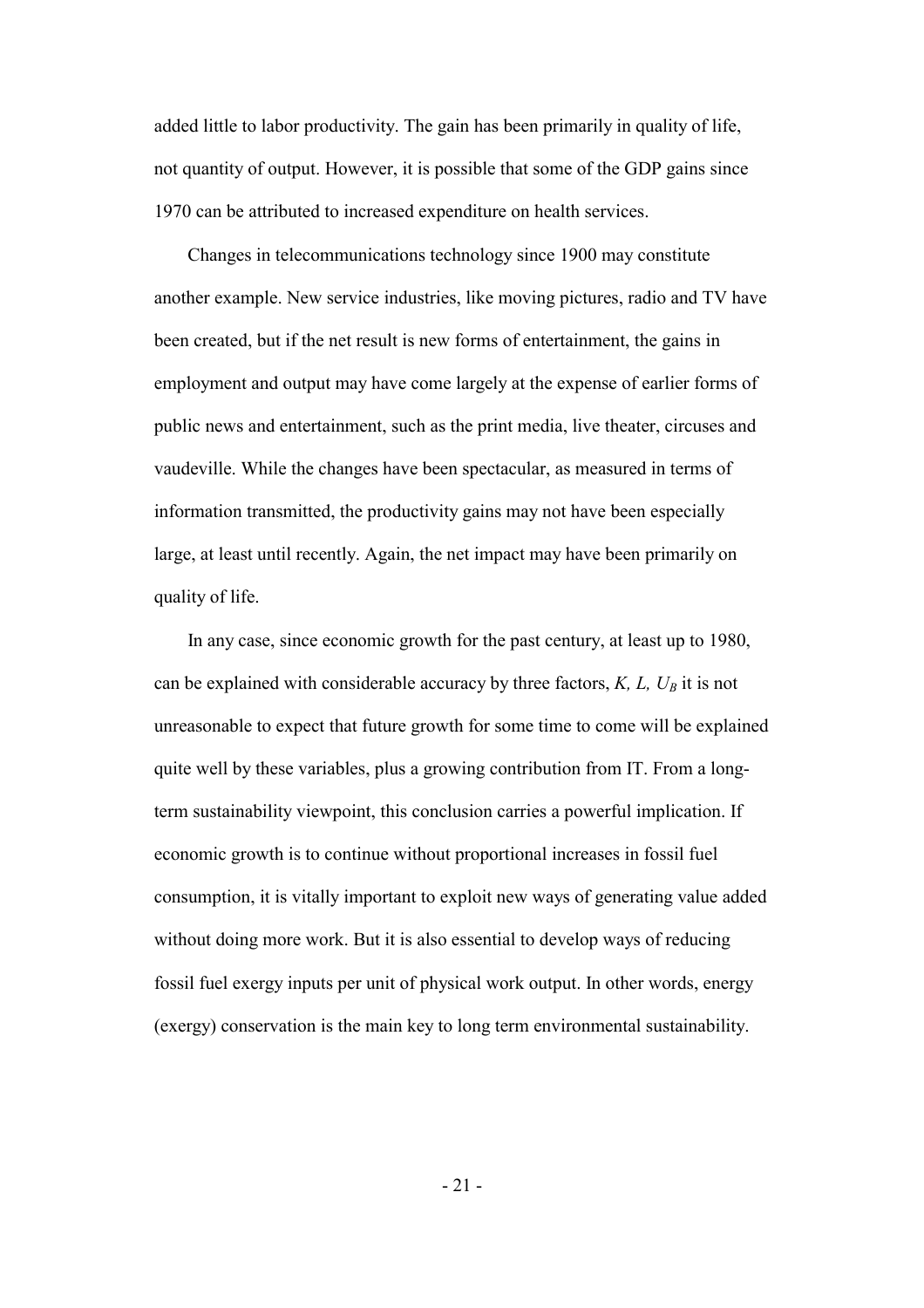#### **References**

Aghion, P. and P. Howitt, 1998. *Endogenous Growth Theory*. The MIT Press, Cambridge.

Altenpohl, Dieter G. (ed) (1985), *Informatization: The growth of limits* (Series: Report to the Groupe de Talloires), Dusseldorf, Germany: Aluminium-Verlag.

Ayres, Robert U. (2001), ``The minimum complexity of endogenous growth models: The role of physical resource flows'', *Energy - the International Journal*  (forthcoming).

Ayres, Robert. U, Ayres Leslie W. & Benjamin Warr (2001), "Exergy, power and work in the US economy, 1900-1998, *Energy,* (accepted).

Ayres, Robert U. & Andrea Masini (1998). 'Waste exergy as a measure of potential harm: Sink-specific exergy measures', in: Ulgiati, S.(ed), *Advances in energy studies: Energy flows in ecology & economy*, Proceeding of a Symposium, Porto Venere, Italy, Proceedings of Symposium, May 23-30, 1998.

Barnett, Harold J. and Chandler Morse (1962), *Scarcity and growth: The economics of resource scarcity*, Baltimore MD: Johns Hopkins University Press.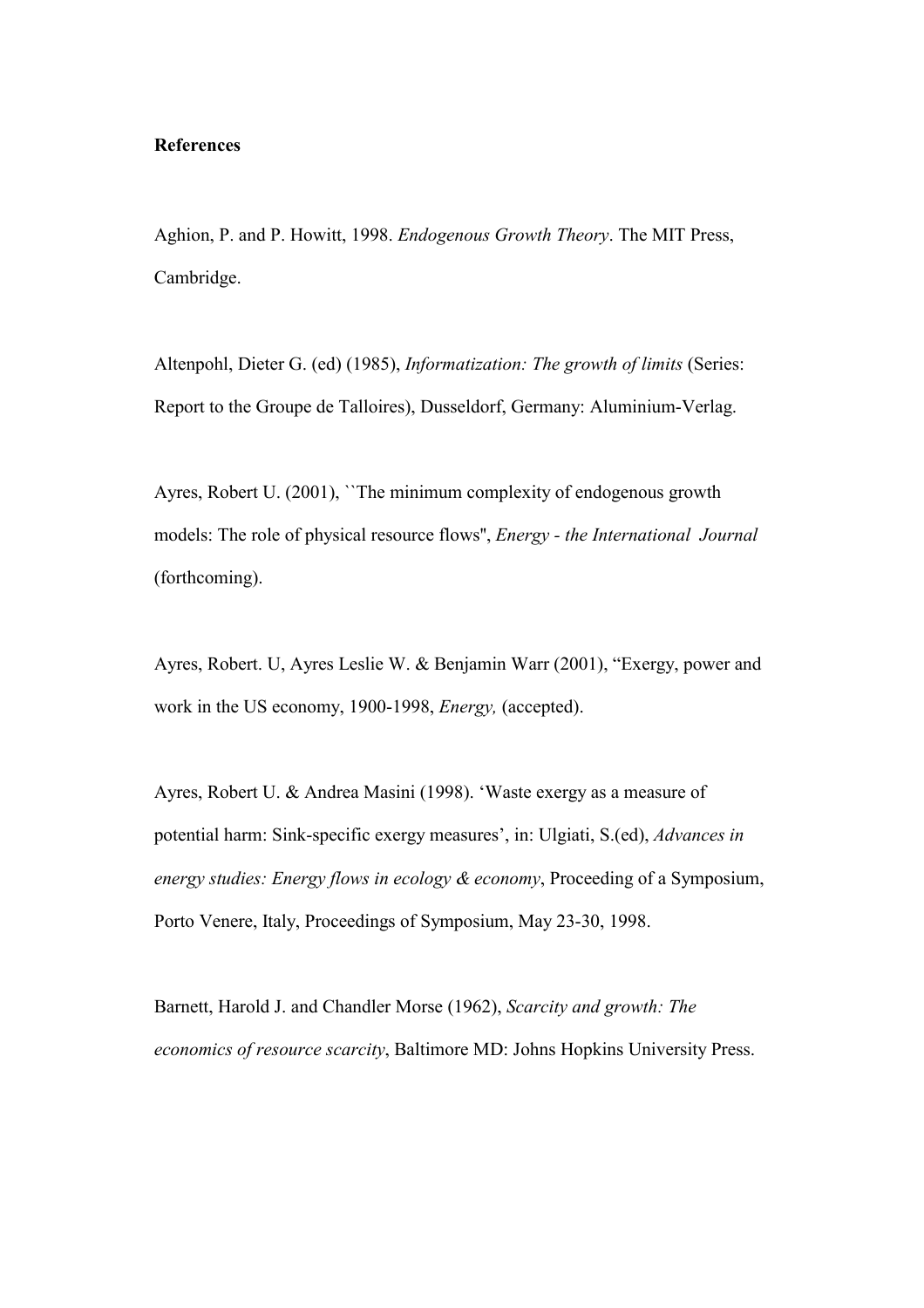Beaudreau, Bernard C., *Energy and organization: Growth and distribution reexamined* (Series: Contributions in Economics and Economic History #193)(ISBN 0-313-30580-3), Greenwood Press, Westwood CT, 1998.

Cleveland, Cutler J., Robert Costanza, C. A. S. Hall and Robert K. Kaufmann (1984), 'Energy and the US economy: A biophysical perspective', *Science* **255**, :890-897.

Cleveland, Cutler J., Robert K. Kaufmann and David I. Stern (1998), *The aggregation of energy and materials in economic indicators of sustainability: Thermodynamic, biophysical and economic approaches*, International Workshop on Advances in Energy Studies: Energy Flows in Ecology and Economy, Porto Venere, Italy: May 27-31.

Dasgupta, Partha and G. Heal. ``The optimal depletion of exhaustible resources'', in: *Symposium on the Economics of Exhaustible Resources*, Review of Economic Studies, 1974.

Domar, Evsey. *Essays in the theory of economic growth*, Oxford University Press, 1957.

Granger, C. W. J. (1969), 'Investigating causal relations by econometric models and cross-spectral methods', *Econometrica* **37**, :424-438.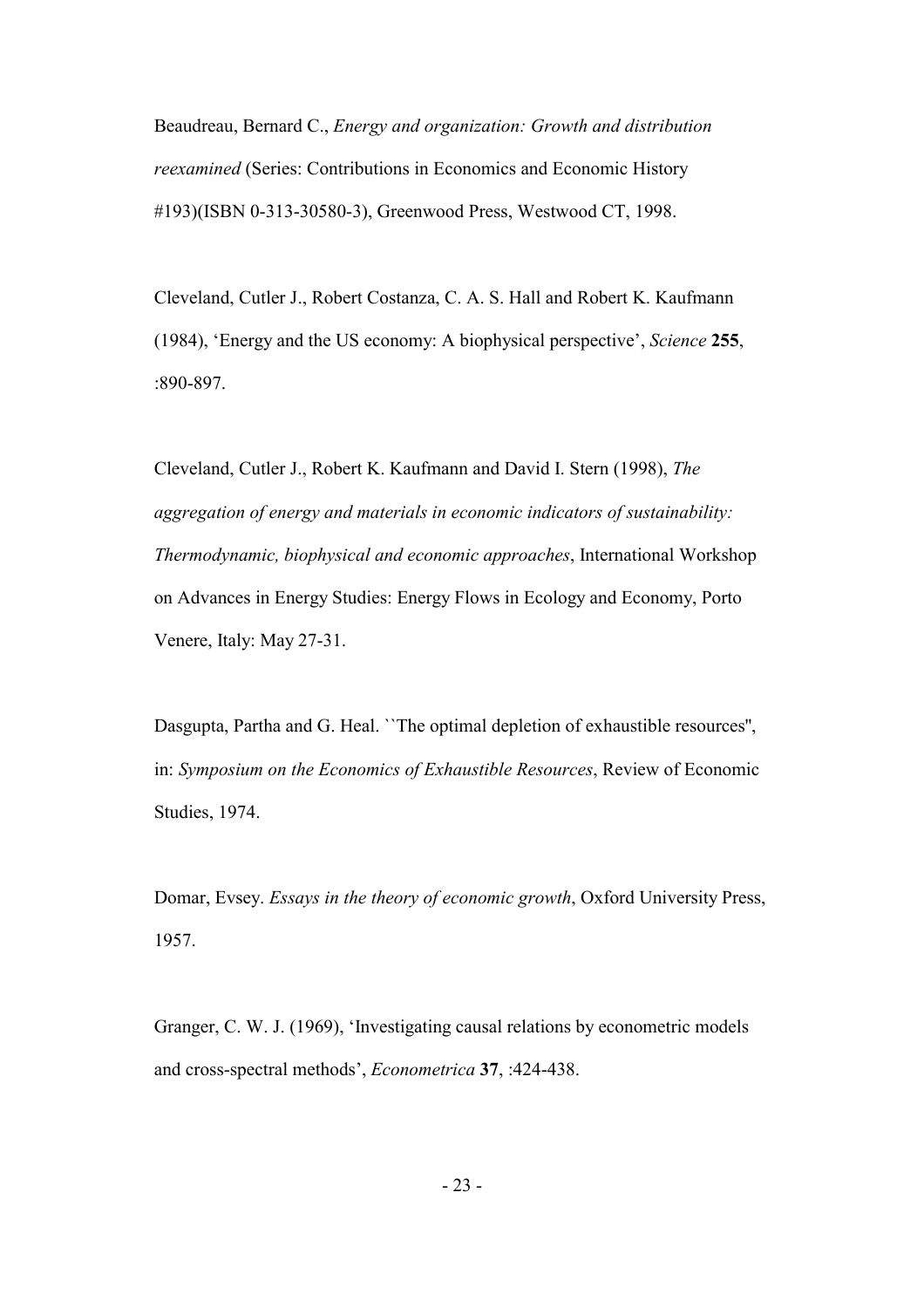Grossman, G.M. and E. Helpman, 1991. *Innovation and Growth in the Global Economy*. MIT Press, Cambridge MA.

Hannon, Bruce M. and John Joyce (1981), 'Energy and technical progress', *Energy* **6**,: 187-195.

Harrod, Roy F., (1948), *Towards a Dynamic Economics* (out of print). Kaufmann, Robert K. (1992), 'A biophysical analysis of the energy/real GDP ratio: Implications for substitution and technical change', *Ecological Economics* **6**, :33-56.

Kaufmann, Robert K. (1995), 'The economic multiplier of envirnmental life support: Can capital substitute for a degraded environment?', *Ecological Economics* **12**(1), January :67-80.

Kümmel, Reiner (1982), 'Energy, environment and industrial growth', in: *Economic Theory of Natural Resources*, Physica-Verlag. Wuerzburg, Germany:.

Kümmel, Reiner (1989), 'Energy as a factor of production and entropy as a pollution indicator in macroeconomic modeling', *Ecological Economics* **1**, :161-180.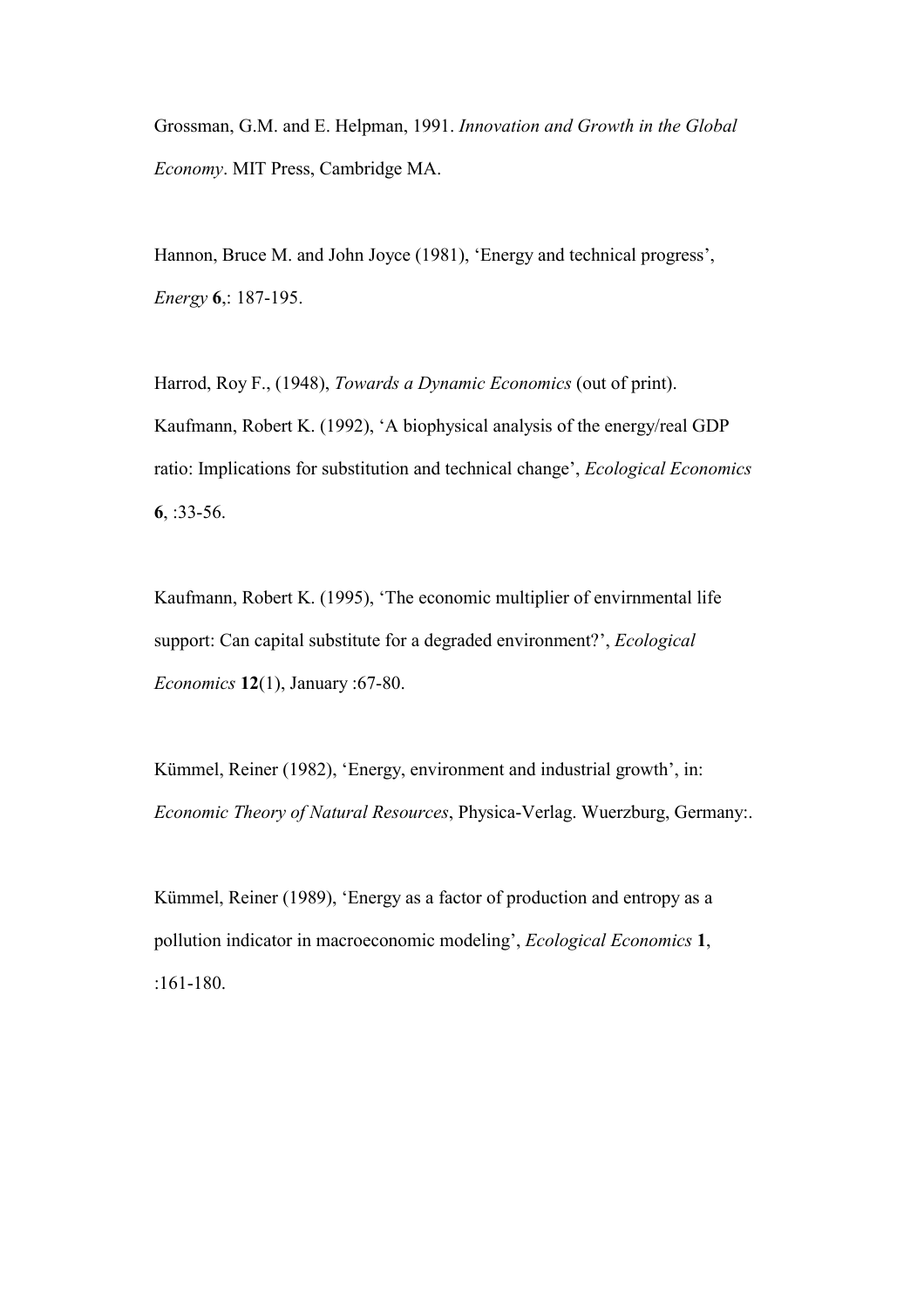Kümmel, Reiner, D. Lindenberger and W. Eichhorn (2000), The Productive Power of Energy and Economic Evolution, Indian Journal of Applied Economics 8, Special issue in honor of Paul A Samuelson, pp. 231 - 262.

Kümmel, Reiner, Wolfgang Strassl, Alfred Gossner and Wolfgang Eichhorn (1985), 'Technical progress and energy dependent production functions', *Journal of Economics* **45**(3), :285-311.

Leontief, Wassily W. and Faye Duchin (1986), *The future impact of automation on workers*, New York: Oxford University Press. Leontief, Wassily W., Ann Carter and P. Petri (1977), *Future of the world economy*, New York: Oxford University Press.

Lucas, Robert E., Jr. (1988), 'On the mechanics of economic development', *Journal of Monetary Economics* **22**(1), July :2-42.

Potter, Neal and Francis T. Christy, Jr. (1968), *Trends in natural resource commodities*, Baltimore MD: Johns Hopkins University Press.

Romer, Paul M. (1986), 'Increasing returns and long-run growth', *Journal of Political Economy* **94**(5), October :1002-1037.

Romer, Paul M. (1987), 'Growth based on increasing returns due to specialization', *American Economic Review* **77**(2), May : 56-62.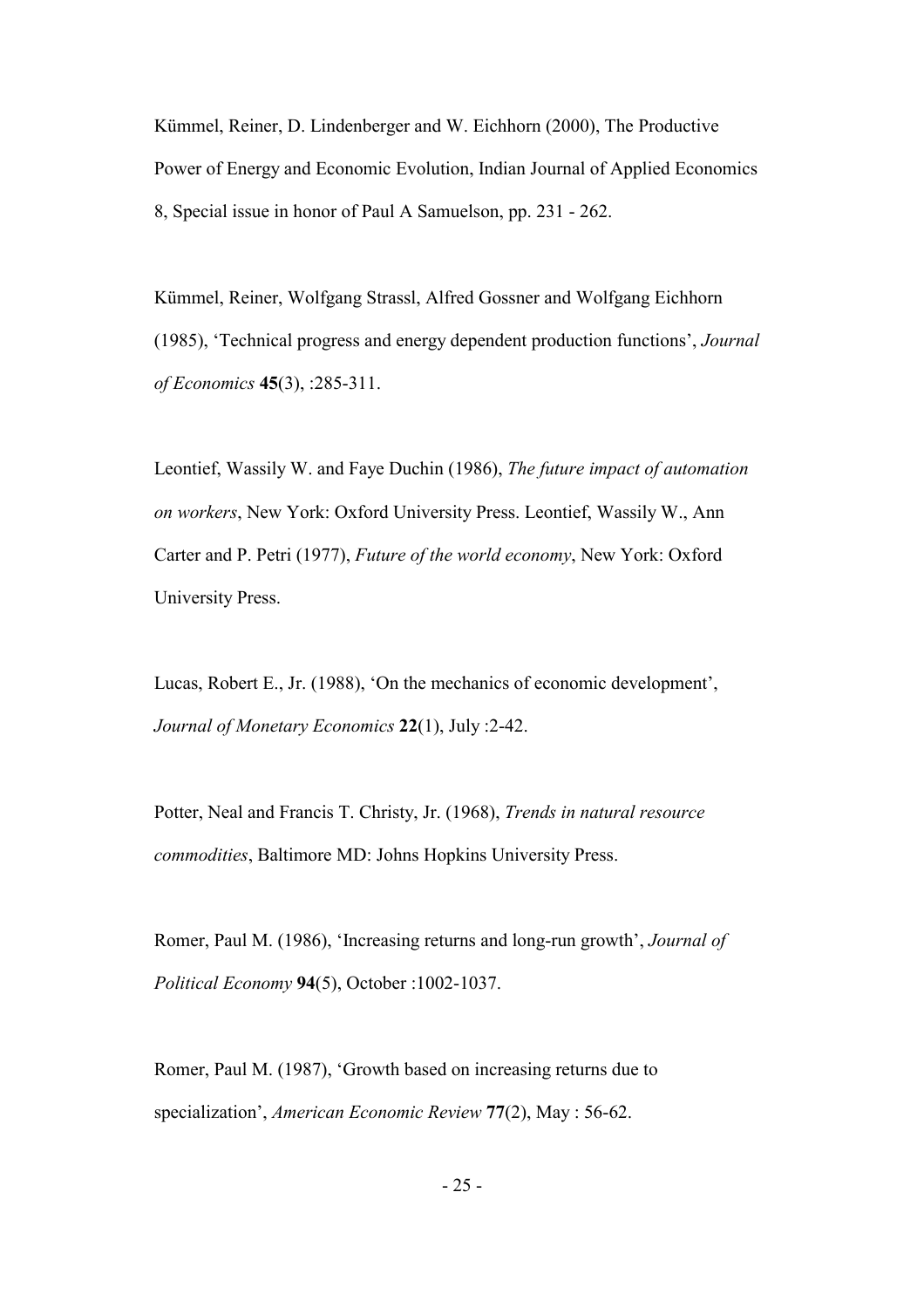Romer, Paul M. (1990), 'Endogenous technological change', *Journal of Political Economy* **98**(5), October :S71-S102.

Solow, R.M. (1974) Intergenerational equity and exhaustible resources. *Review of Economic Studies* 41: 29-45.

Stiglitz, Joseph, ``Growth with exhaustible natural resources. efficient and optimal growth paths'', *Review of Economic Studies*, 1974.

Swan, Trevor, ``Economic growth and capital accumulation'', *The Economic Record* **32**(68), 1956 :334-361.

Wirsenius, S. (2000) Human use of organic materials, Doctorate Thesis , Chalmers Institute of Technology, Goteburg University.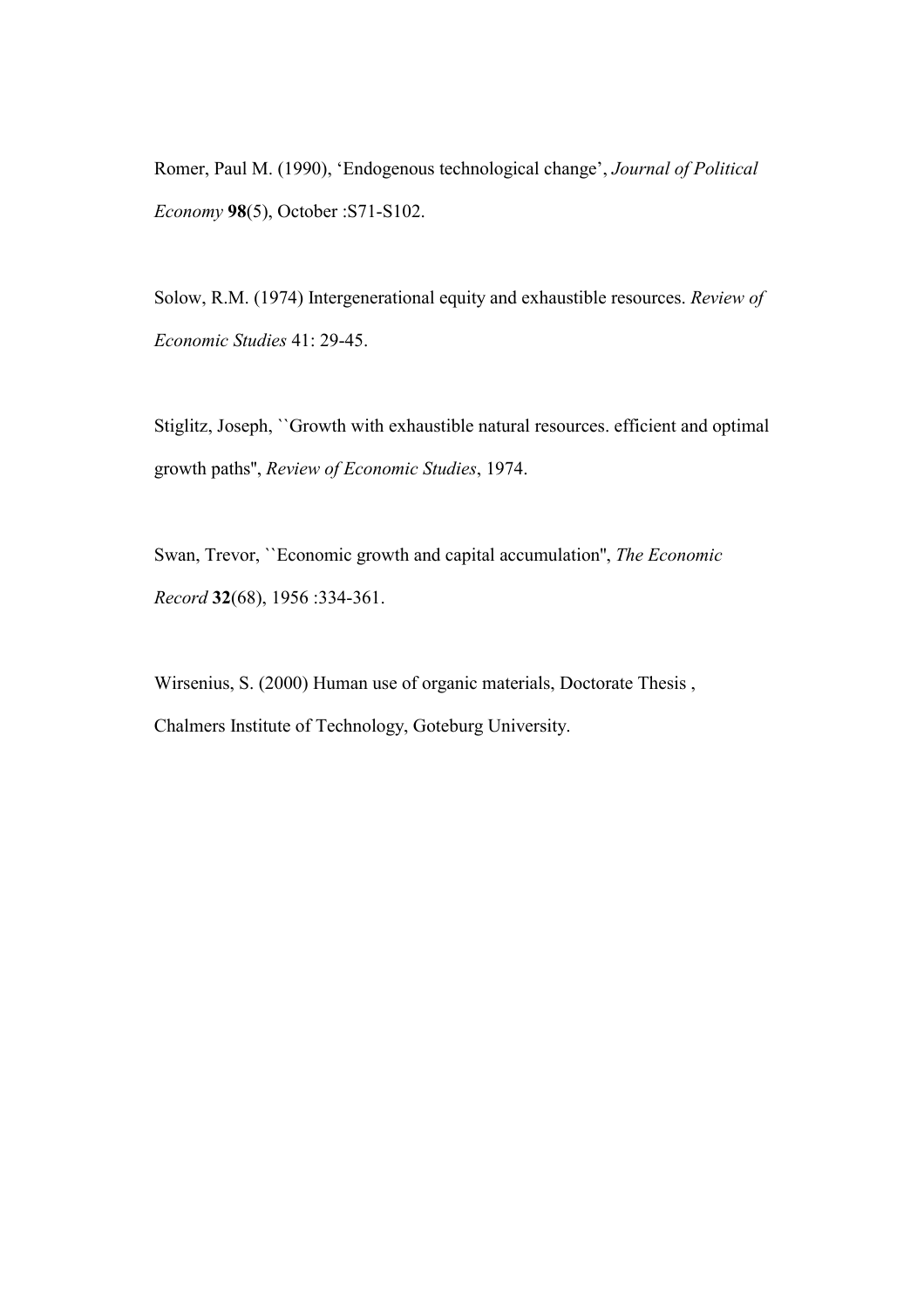

**Figure 1a. Traditional Factors of Production K, L, E, USA 1900-1998**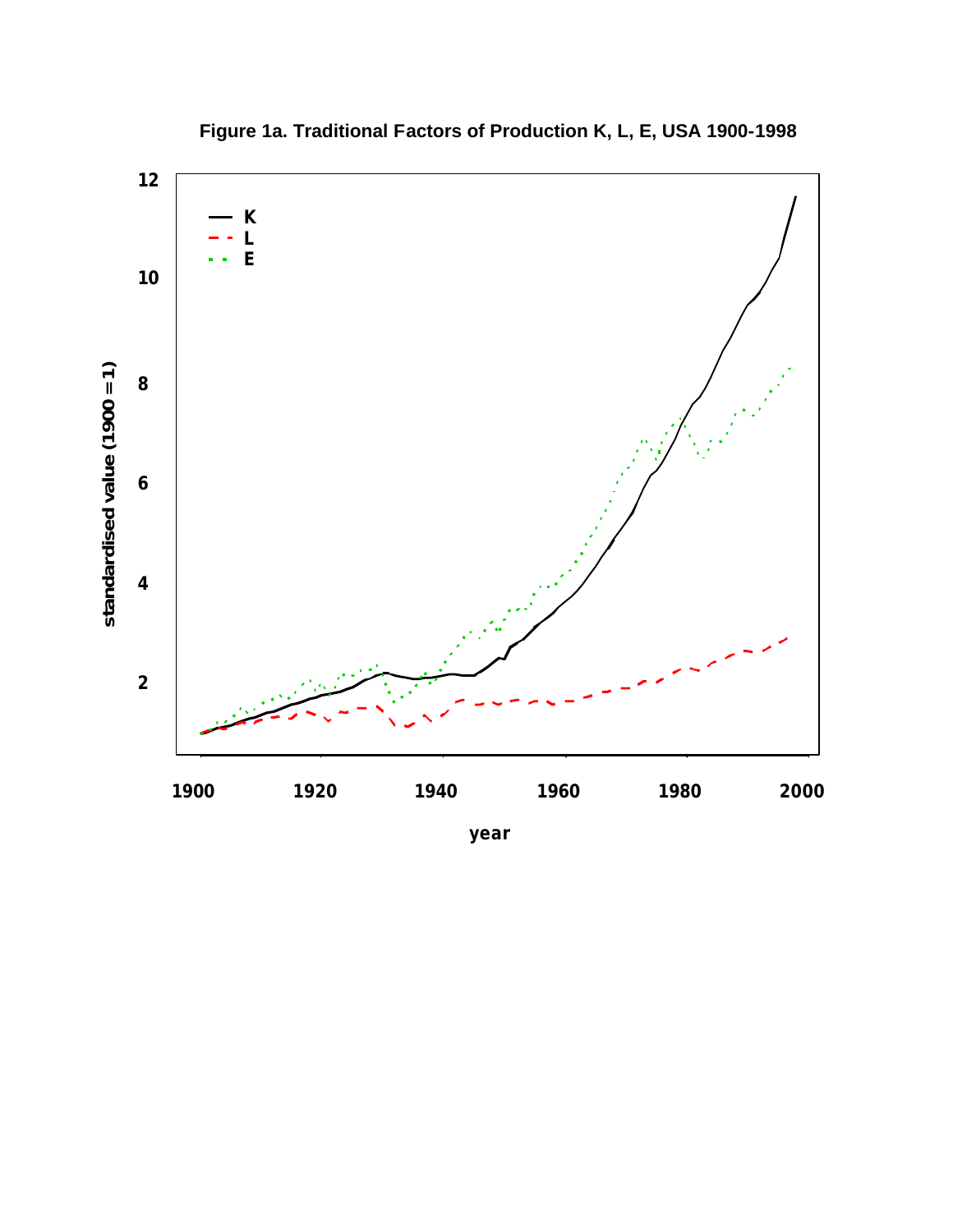

**Figure 1b. Cobb Douglas Production Function and Solow Residual, USA 1900-1998**

**Base Year 1900 = 1992 \$ 354 billion**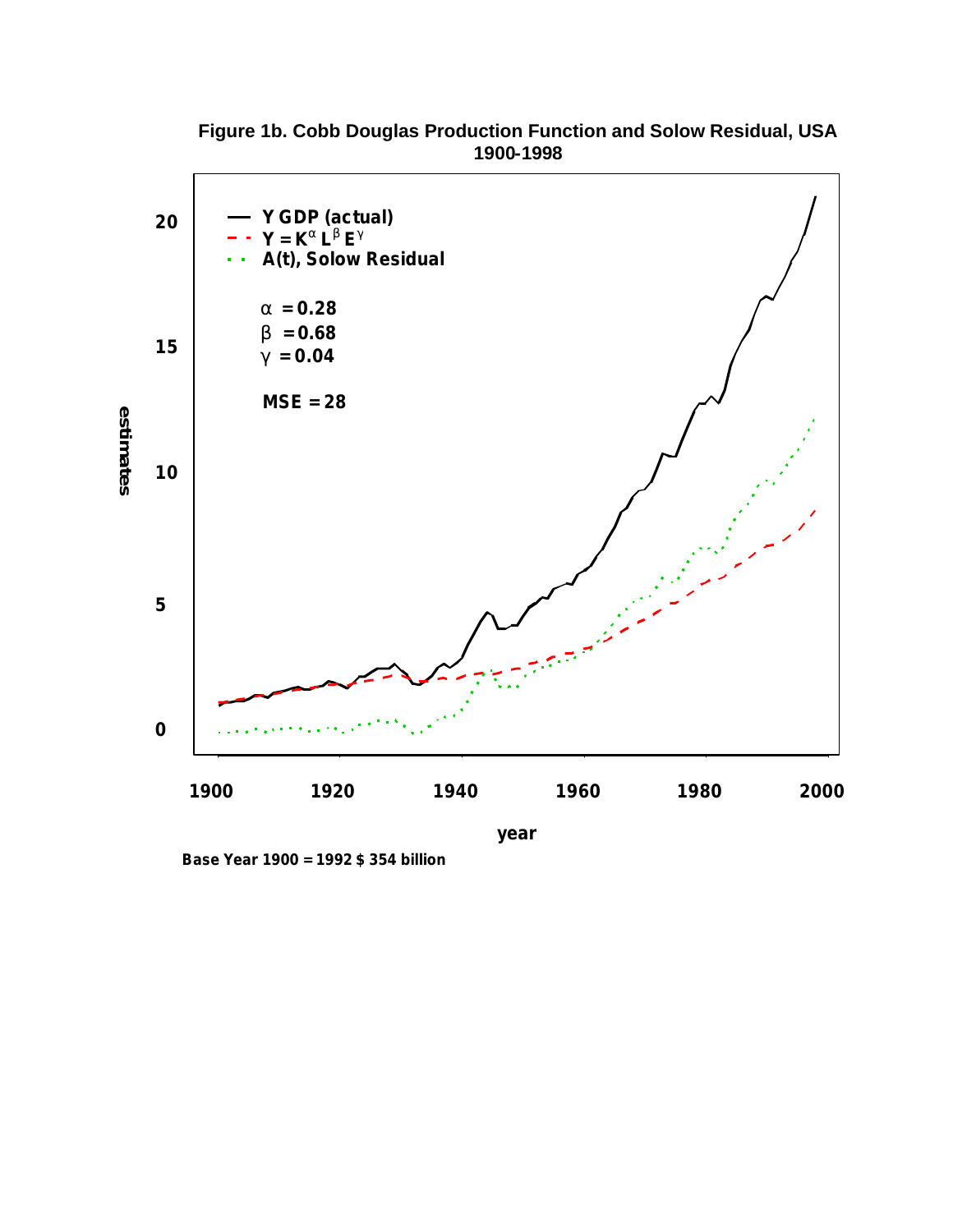

**Figure 2. Exergy inputs, USA 1900-1998**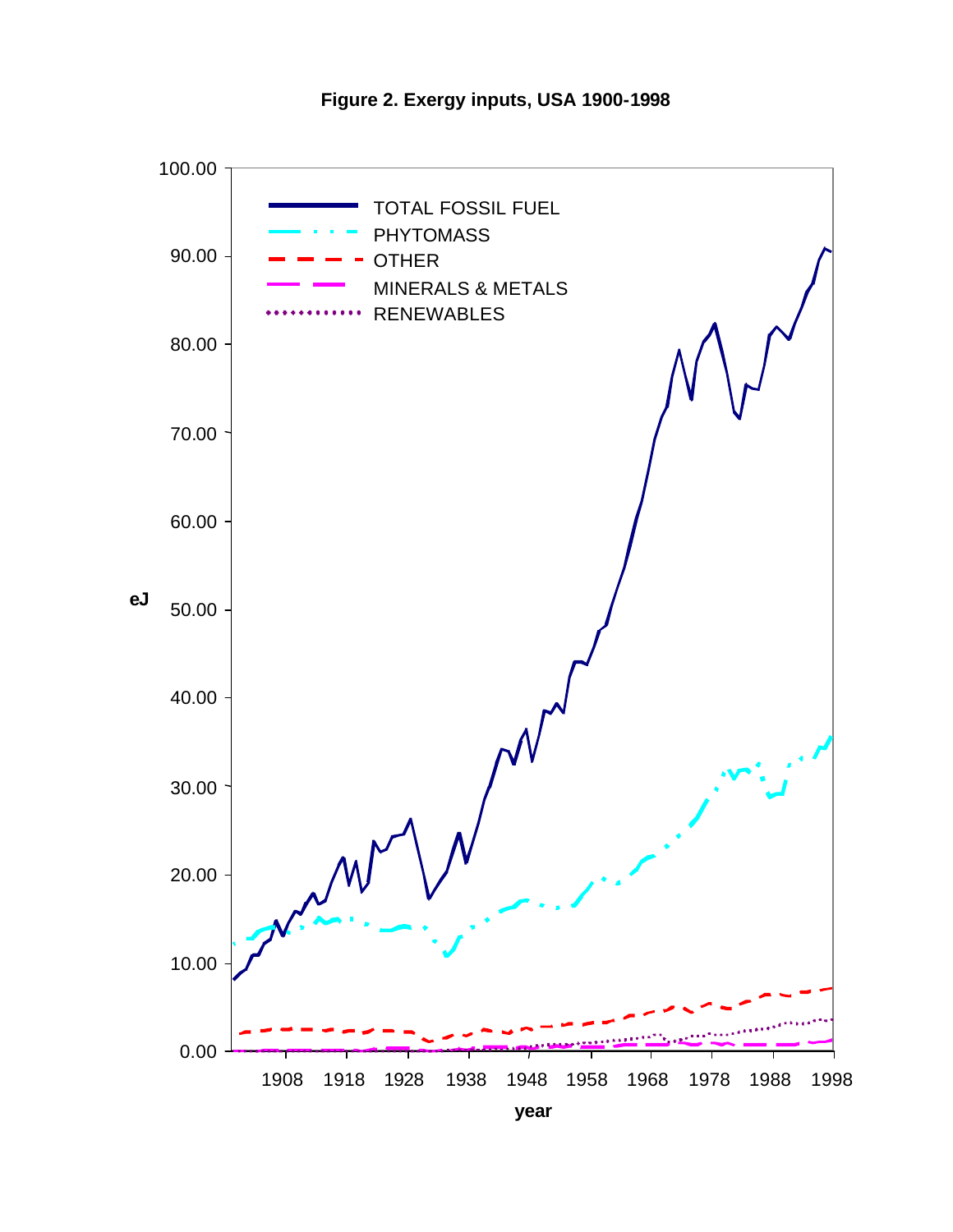

**Figure 3. The ratio of Exergy Inputs to GDP, USA 1900-1998**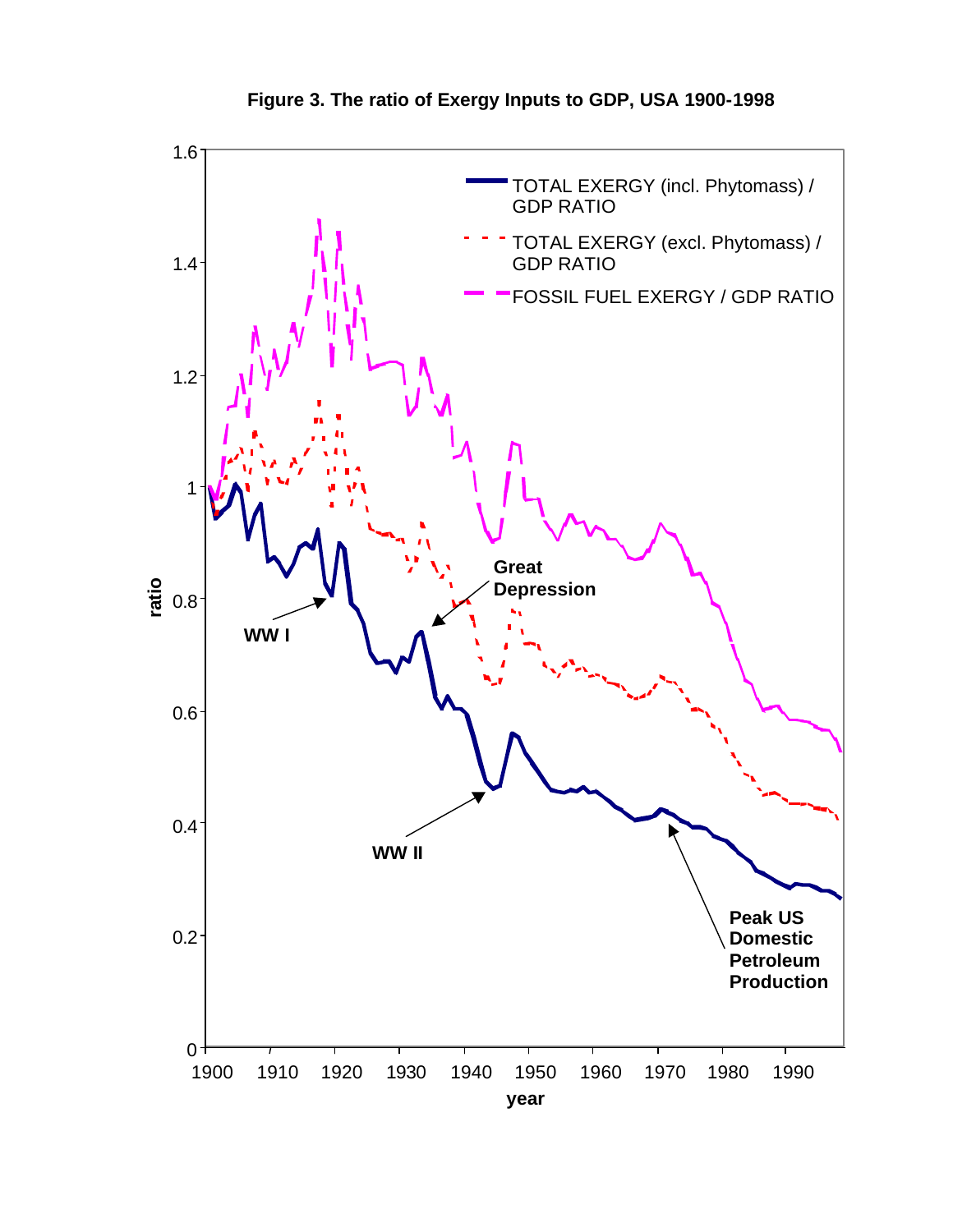

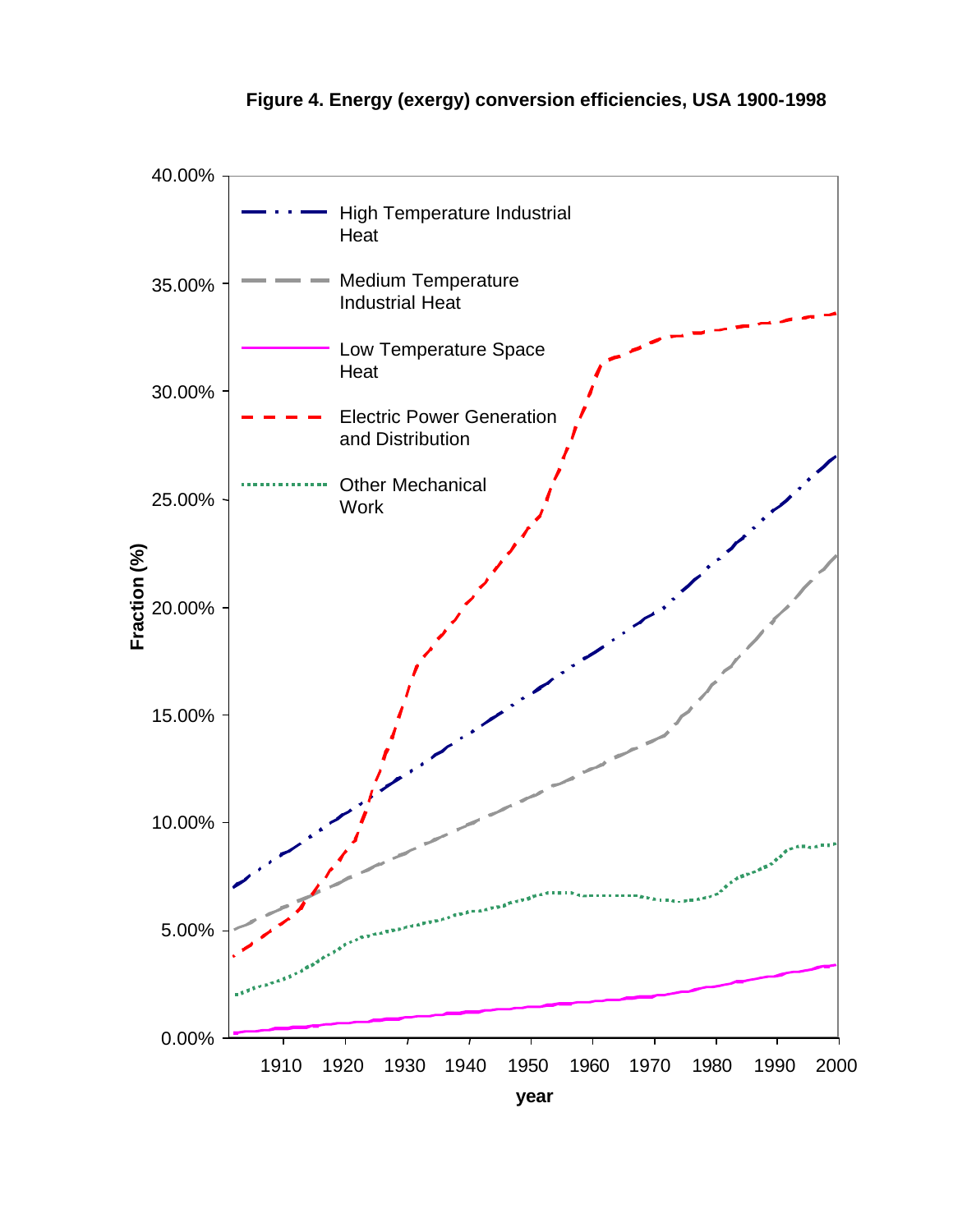

**Figure 5. Allocation of exergy by types of work, USA 1900-1998**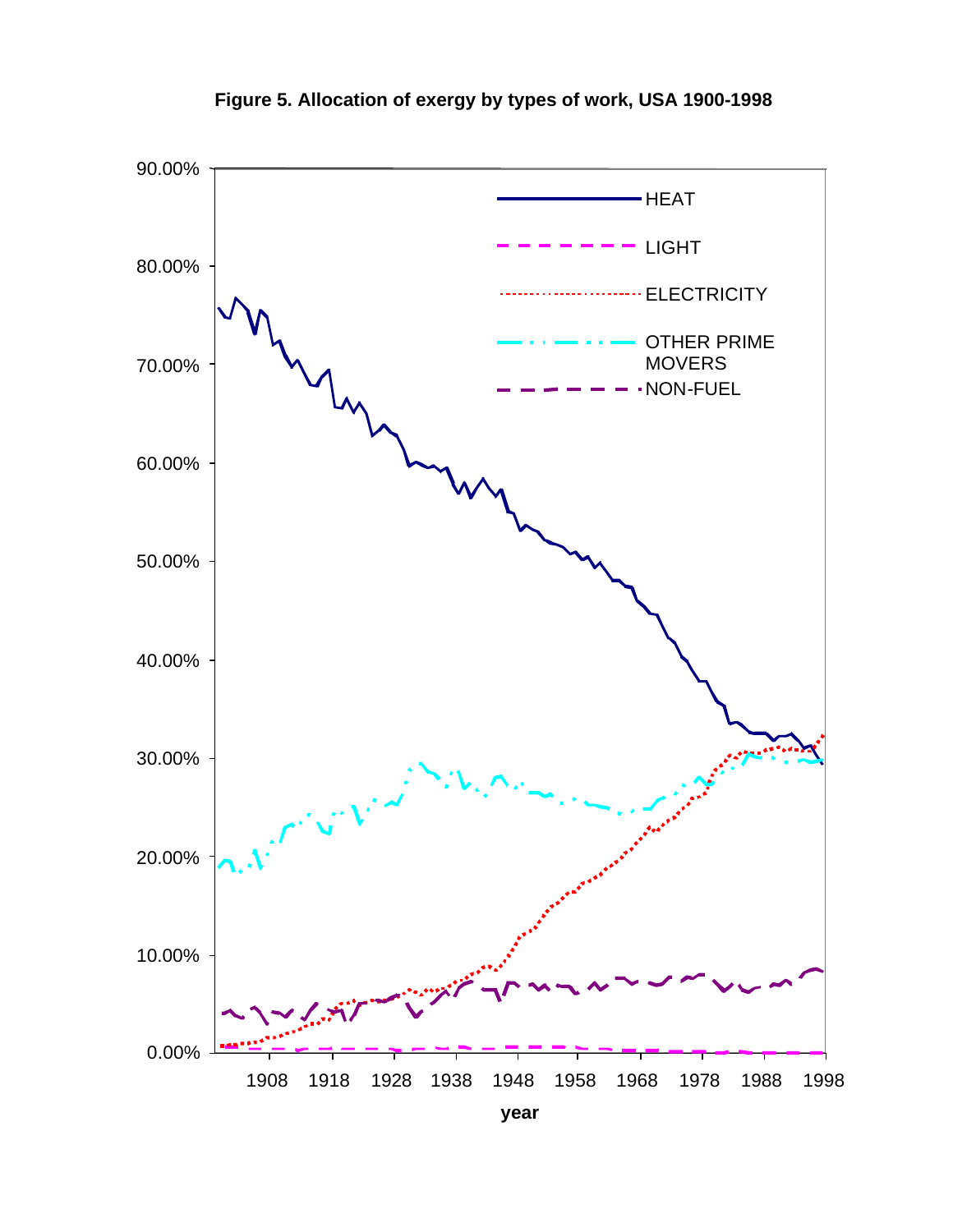## **Figure 6. Electricity production and conversion efficiency**

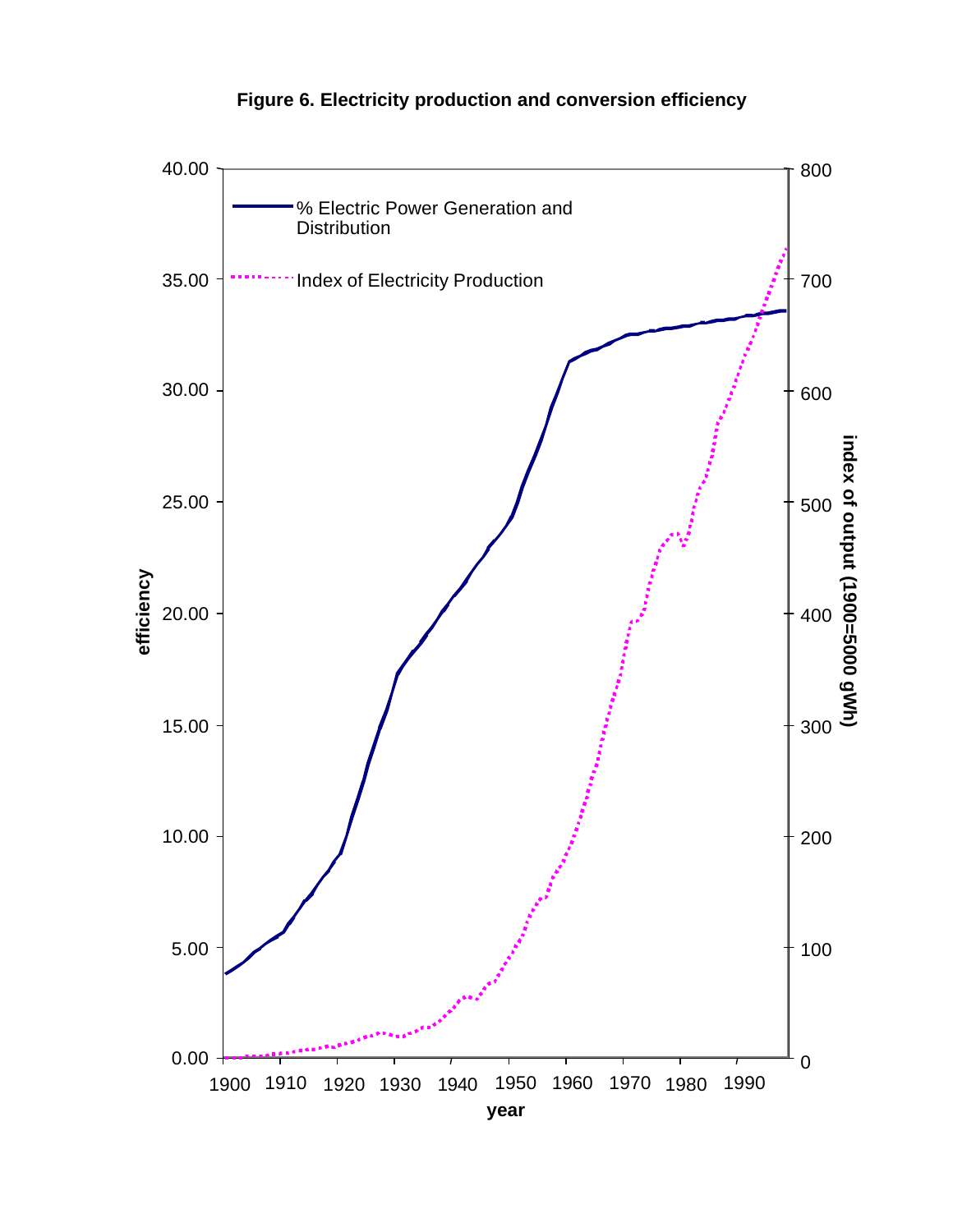

**Figure 7. Exergy conversion efficiency f, for two definitions of work and exergy, US 1900-1998**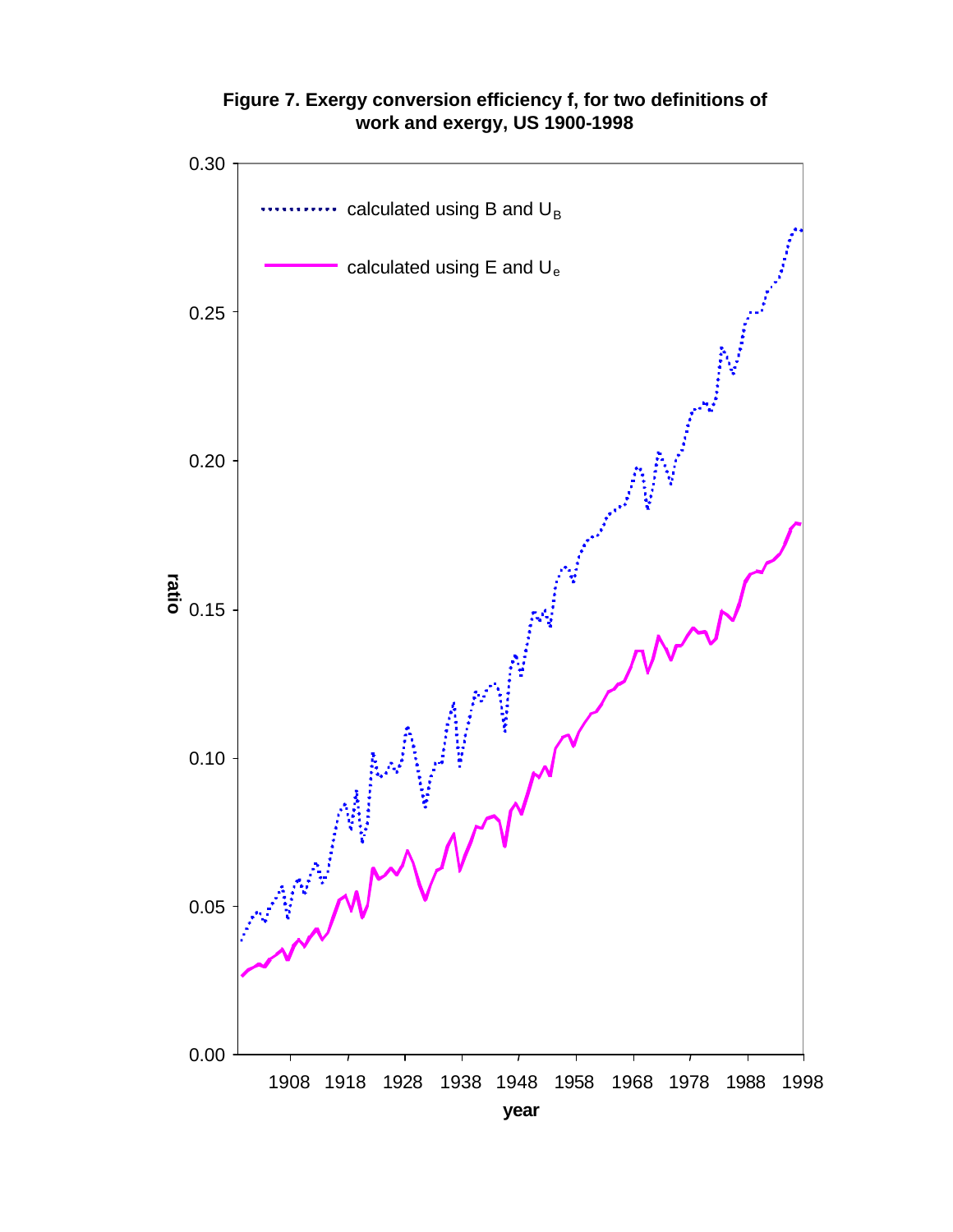

### **Figure 8. Primary work and the primary work / GDP ratio, USA 1900-1998**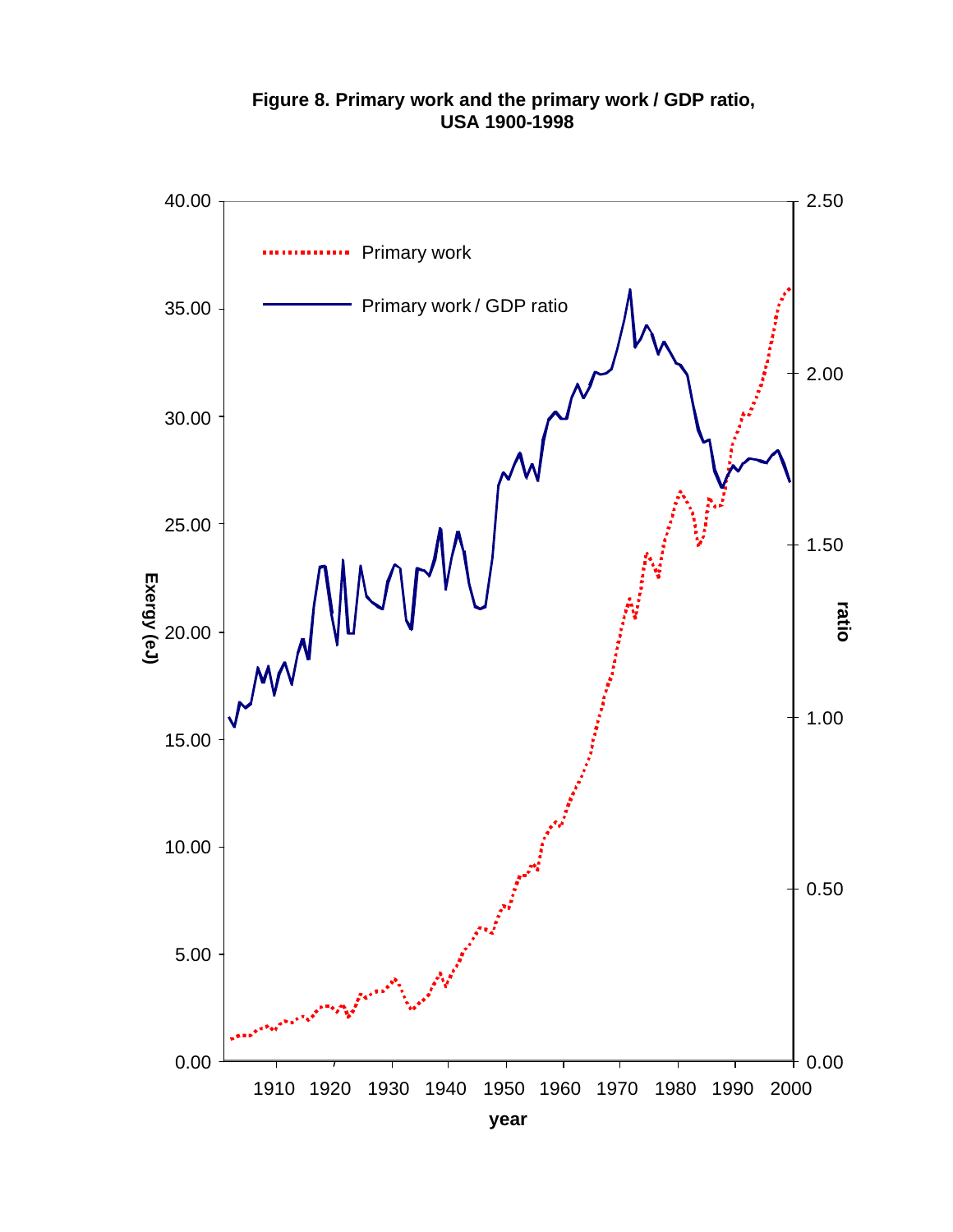**Figure 9. LINEX production function fits with different 'energy' factor inputs, US 1900-1998.**

![](_page_36_Figure_1.jpeg)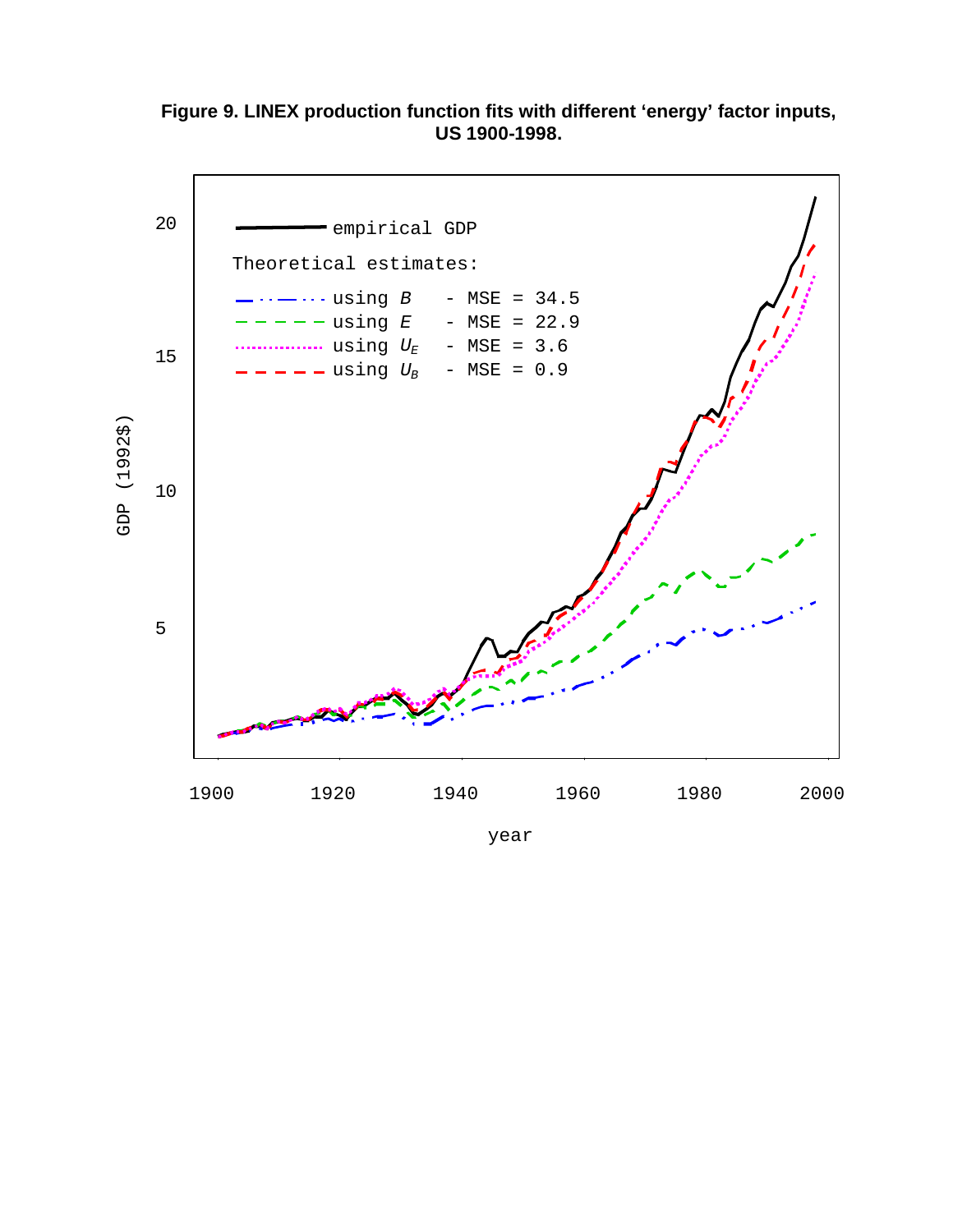![](_page_37_Figure_0.jpeg)

**Figure 10. The percentage of observed growth unexplained by the LINEX fit with 'work' (UB), US 1972-1998.**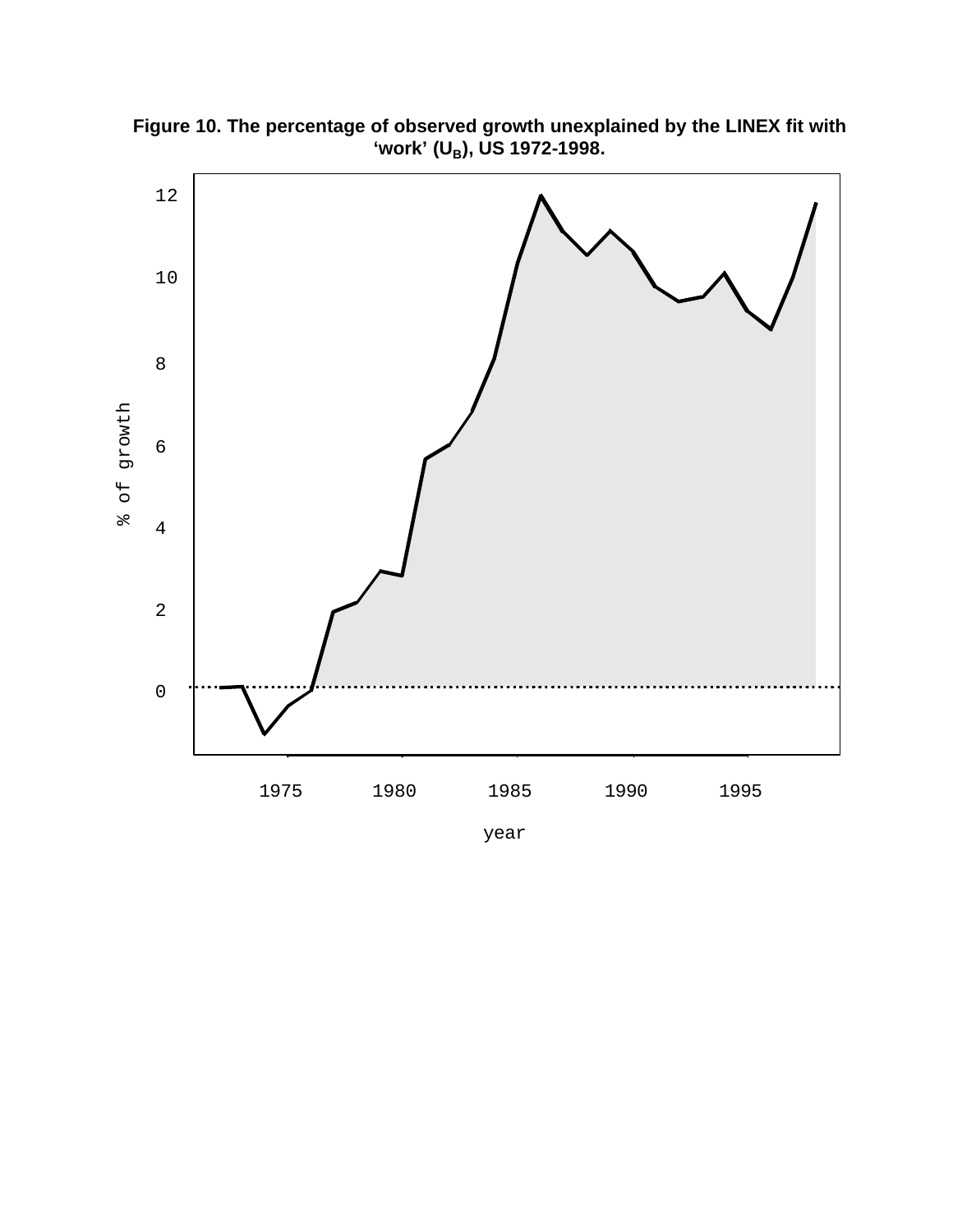![](_page_38_Figure_0.jpeg)

**Figure 11. Marginal productivities (elasticities) of each factor of production using U<sup>E</sup> in LINEX, US 1900-1998.**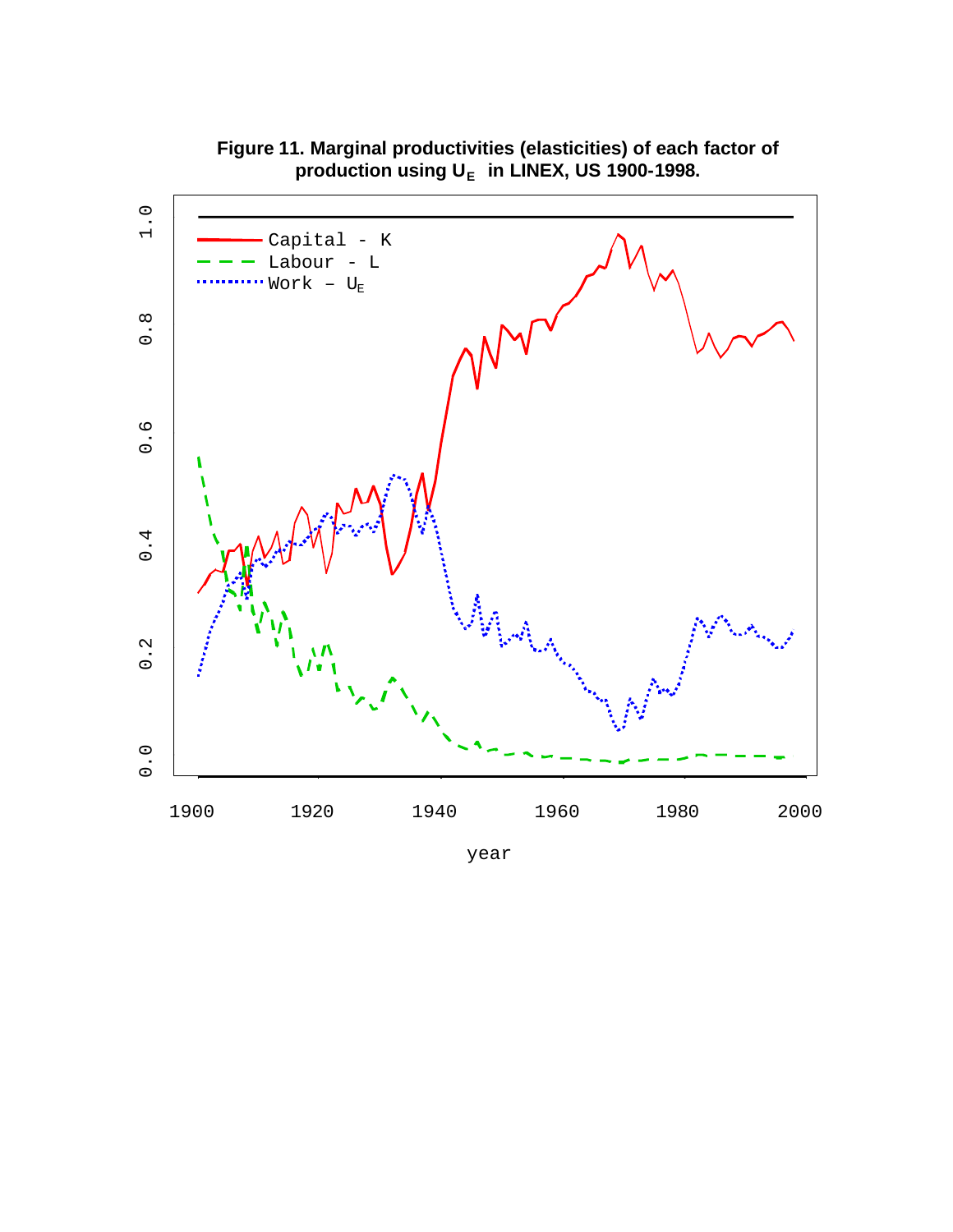![](_page_39_Figure_0.jpeg)

**Figure 12. Marginal productivities (elasticities) of each factor of production using U<sup>B</sup> in LINEX, US 1900-1998.**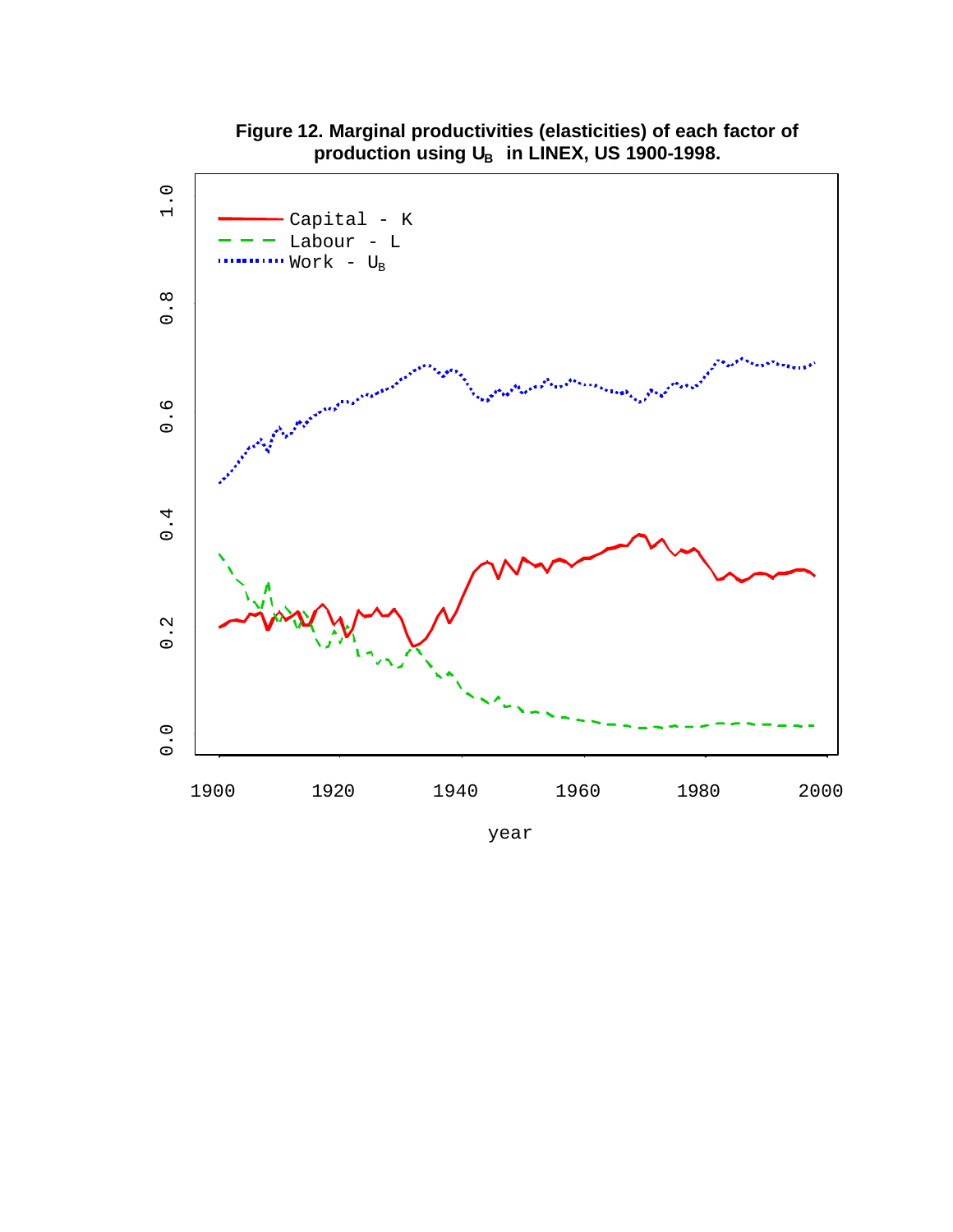#### **Endnotes**

 $\overline{a}$ 

1. Research supported by Institute for Advanced Study, UNUniversity, Tokyo and The European Commission, TERRA project.

2. The tendency of virtually all raw material and fuel costs to decline over time (lumber was the main exception) has been thoroughly documented, especially by economists at Resources For the Future (RFF) [Barnett & Morse 1962; Potter & Christy 1968; Smith 1969].

3. The proper definition of exergy is the maximum work that can be done by a system as it approaches equilibrium with its surroundings. Thus exergy is effectively equivalent to work.

4. Exergy is the correct thermodynamic term for `available energy' or `useful energy', or energy capable of performing mechanical work. The distinction is theoretically important because energy is a conserved quantity (first law of thermodynamics). This means that energy is not `used up' in physical processes, merely transformed from available to less and less available forms. On the other hand, exergy is not conserved: it is used up. The directionality of this transformation is expressed as increasing entropy (second law of thermodynamics).

5. Marx believed (with some justification) that the gains would flow mainly to owners of capital rather than to workers. Political developments have changed the balance of power since Marx's time. However, in either case, returns to energy or physical resources tend to decline as output grows. This can be interpreted as a declining real price.

6. For instance, for the years 1929 through 1969, one specification that gave good results without an exogenous term for technical progress was the choice of K and E as factors of production. In this case the best fit ( $R^2 = 0.99895$ ) implied a capital share of only 0.031 and an energy share of 0.976, (which corresponds to very small increasing returns) [Hannon & Joyce 1981] Another formulation, involving K and electricity, El, yielded very different results, namely  $(R^2 = 0.99464)$  a capital share of 0.990 with only a tiny share for electricity [ibid]. using factors K, L only — as Solow did in his pathbreaking (Nobel Prizewinning) paper — but not including an exogenous technical progress factor (as he did) the best fit ( $R^2 = 0.99495$ ) was obtained with a capital share of  $0.234$  and a labor share of  $0.852$ . These shares add up to more than unity  $(1.086)$ , which implies significantly increasing returns. Evidently one cannot rely on econometrics to ascertain the "best" formulation of a Cobb-Douglas (or any other) production function.

7. There are statistical approaches to addressing the causality issue. For instance, Granger and others have developed statistical tests that can provide some clues as to which is cause and which is effect [Granger 1969; Sims 1972]. These tests have been applied to the present question (i.e whether energy consumption is a cause or an effect of economic growth) by Stern [Stern 1993; Kaufmann 1995]. In brief, the conclusions depend upon whether energy is measured in terms of heat value of all fuels (in which case the direction of causation is ambiguous) or whether the energy aggregate is adjusted to reflect the quality (or, more accurately, the price or productivity) of each fuel in the mix. In the latter case the econometric evidence seem to confirm the qualitative conclusion that energy (exergy) consumption is a cause of growth. Both results are consistent with the notion of mutual causation.

8. In a recently published economic textbook written by a Harvard Professor, the income allocation theorem is `proved' and illustrated using the example of bakeries producing hypothetical bread from capital and labor, but without flour or fuel. Empty calories, indeed!

9. Human muscular work is insignificant by comparison with other sources of work, and we neglect it. Human labor is a combination of sense-based supervision and coordination and brain work.